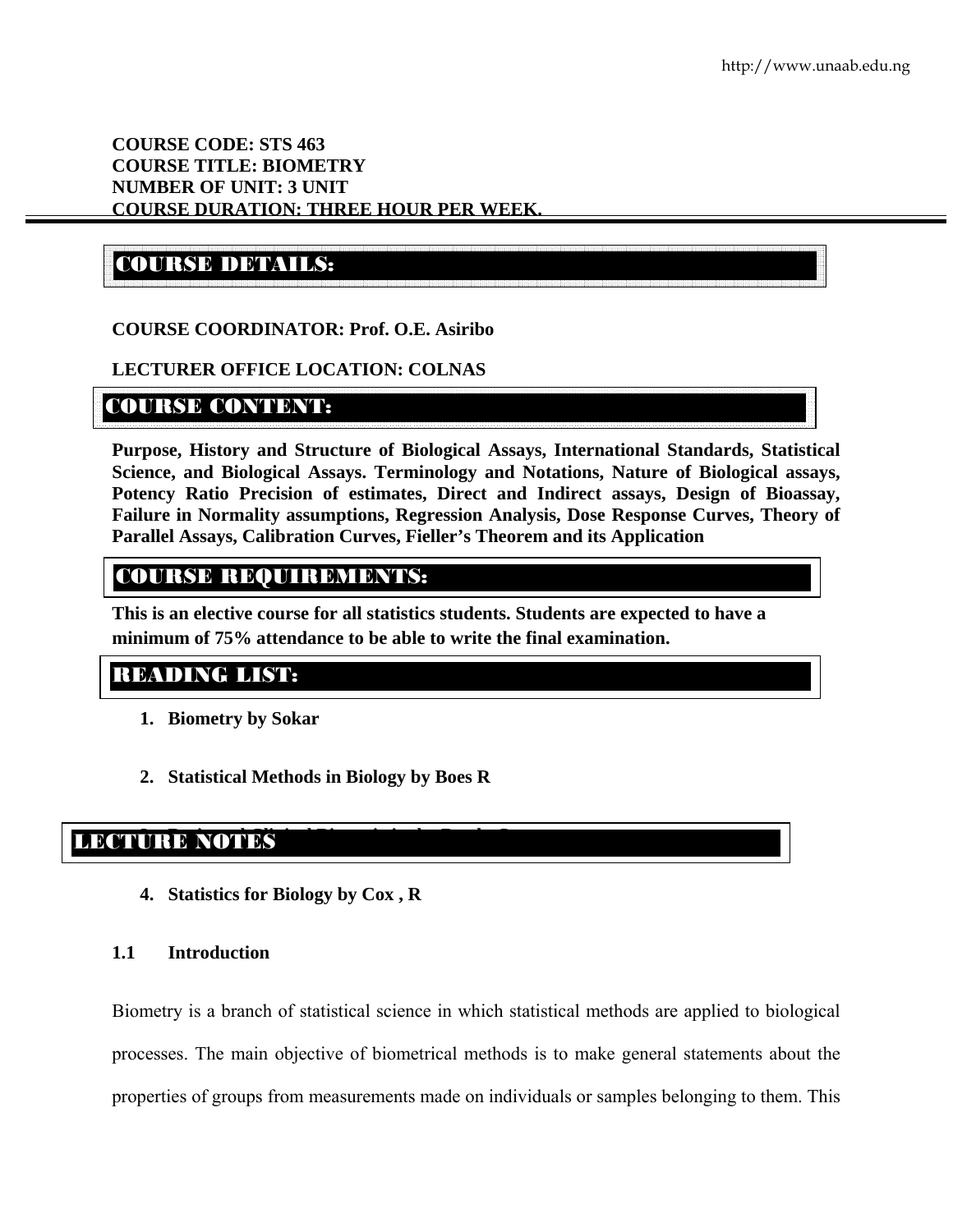involves estimation, interpretation and inference. In the same vein, a biological assay or bioassay is an experiment for estimating the nature, constitution or potency of a material (or of a process), by means of the reaction that follows its application to living matter.

Biological assays can be classified as either qualitative or quantitative. Qualitative assays are identified by classifications whereas quantitative assays involves identification by means of numerical assessment such as measurement of growth or change in animals or plants, increase or decrease of weight in animal tissue or other living matter.

The aim of a bioassay is to apply known treatments to subjects, measure the subject, estimate the differences between the effects of the treatments, and then use the measurement or, estimate as a foundation for comparing the potencies of the treatments applied.

An example of a bioassay is a fertilizer trial in which the yields of a crop are to be used in assessing the potency of one fertilizer compound relative to the other.

The purpose of a bioassay can thus be summarized as the estimation of the parameter representing the potency of a test preparation relative to a standard preparation.

#### **1.2 History of Bioassay**

The scientific history began in the  $19<sup>th</sup>$  century with Ehrlich's investigations into the sterilization of diphtheria antitoxin. Since then, in pharmacology, endocrinology, plant methodology and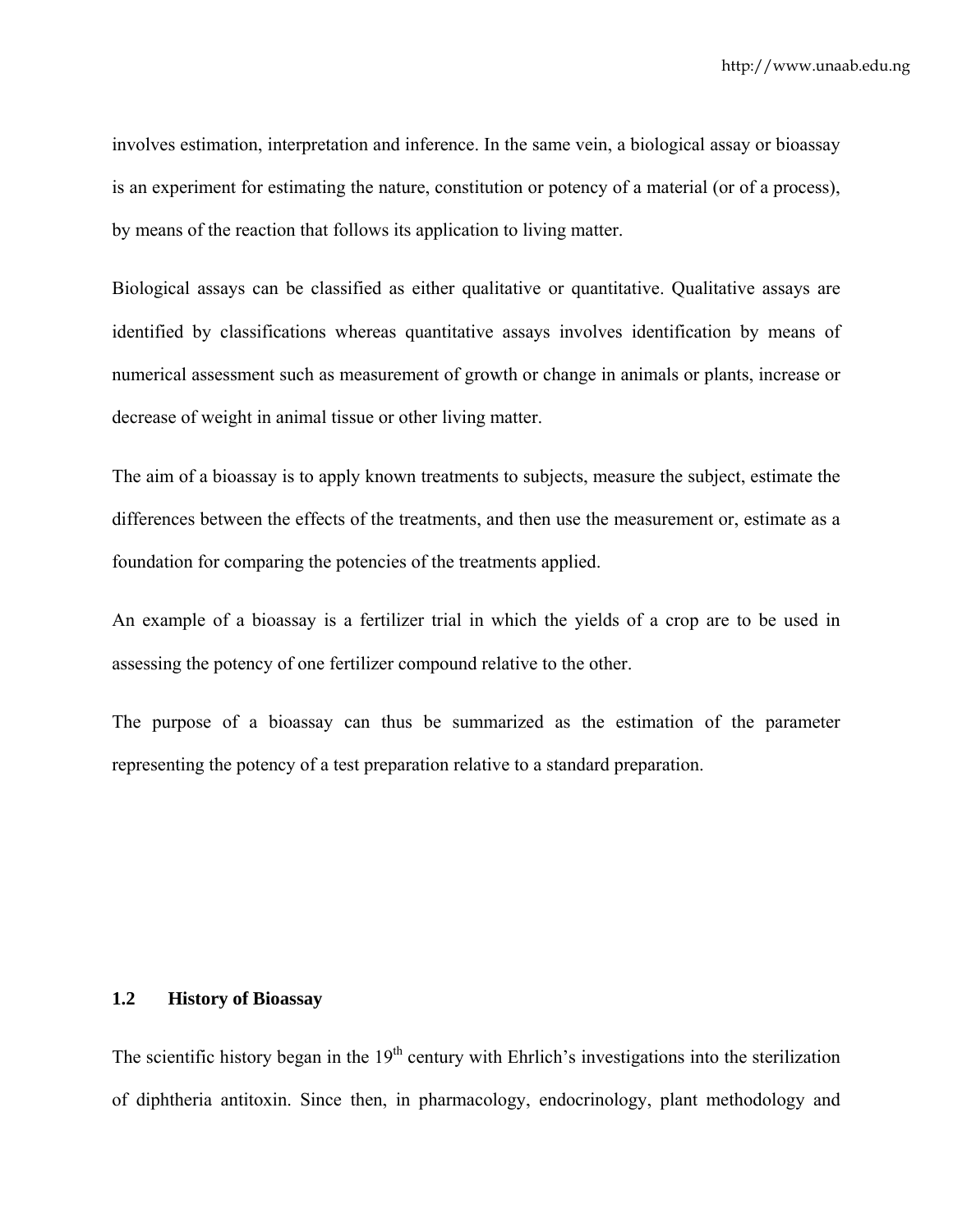other sciences, standardization of materials by means of the reactions of living matter has become a common practice.

The development of pharmacological standards have been described by various authors including Dale in 1939 and Gautier in 1945. Potency was first measured in animal units, the unit being the amount required for producing a specific response in an animal of a particular specie. But in their responses to, and in their tolerances of drugs, animals are very variable due to their bodily characteristics.

For example, the cat unit of digitalis and the mouse unit of insulin were discovered not to be constant.

The introduction of standard preparations of various drugs, against which others could be compared, made possible the measurement of potency on a fixed scale independent of the particular animal used.

In 1933, Gaddum's reports of research results initiated a serious statistical study of bioassay and about the same time, Bliss was independently considering the same sort of problem. The result was a large number of publications on bioassay surveys or investigations written by Irwin (1937, 1950), Bliss and Cattell (1943) and Gaddum (1953). Finney (1947) presented a systematic account of the statistical principles while Jerne and Wood (1949) published an important detailed discussion of most assay techniques.

Based on this development and the efficiency of the statistical methods employed, most pharmaceutical companies have biometricians or biostatisticians in their research laboratories or Research and Development Unit (R & D Unit).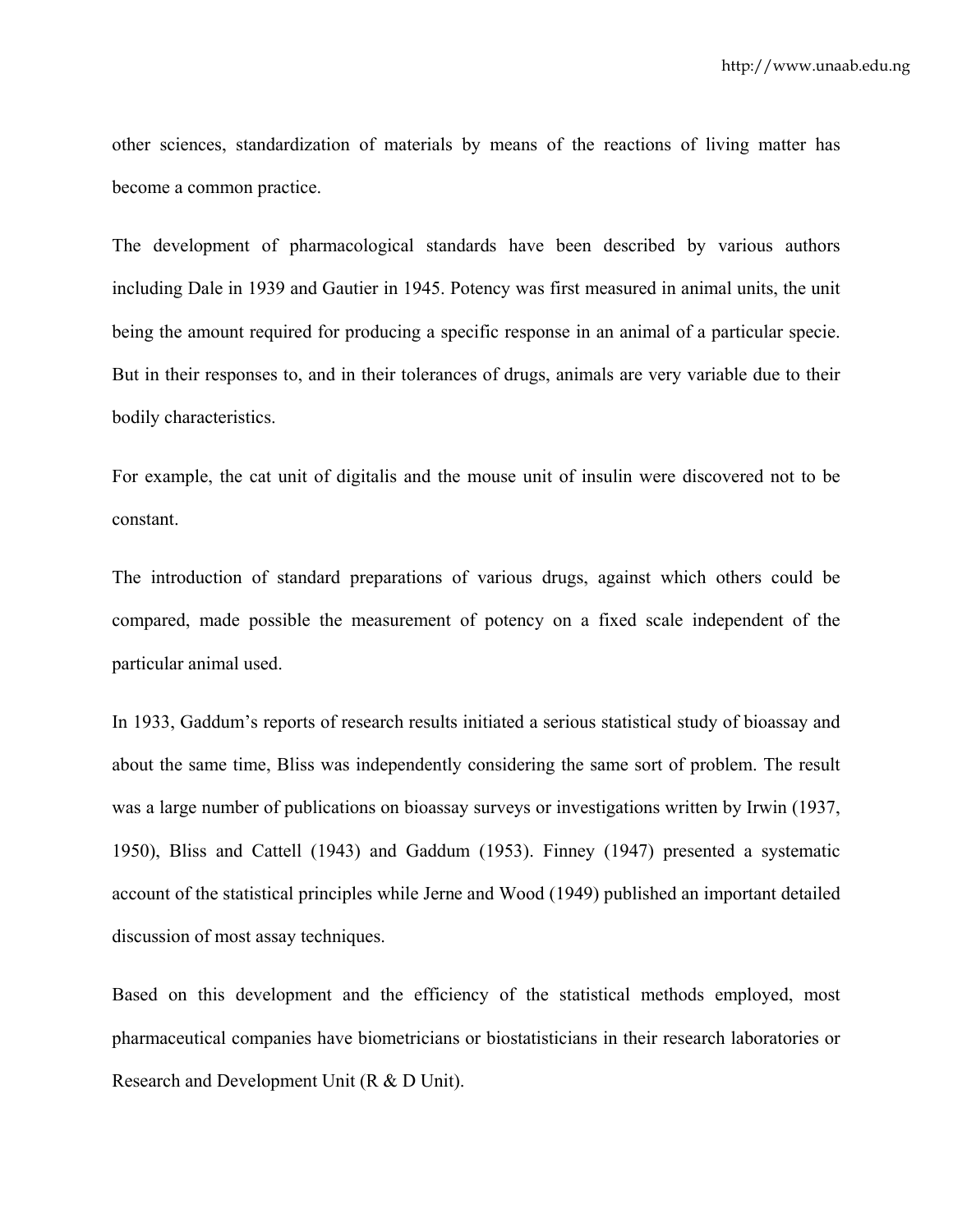#### **1.3 Structure of Bioassay**

A typical bioassay involves a stimulus (such as a vitamin, a hormone, a fungicide or insecticide) applied to a subject (e.g., an animal, a piece of animal tissue, a plant, a bacterial culture).

The size of the stimulus may be varied, generally in accordance with the plan of the investigator.

Also, the size or dose given to the subject can be measured as weight, volume or concentration.

The response of the subject is a measurement of the final value of some characteristic of the subject (such as body weight and kidney weight) or change in a particular characteristic (such as blood pressure) or it may be a simple record of occurrence or non occurrence of a phenomenon (such as death, recovery from disease, or muscular contraction).

The magnitude or the frequency of the response depends upon the dose. The relation between dose and response will enable the potency of a dose to be inferred from the responses it induces.

### **1.4 International standards**

One of the early standards developed was the standardized dipthera antitoxin supplied from Ehrlich's Institute in Frankfurt, Germany and form the Hygienic laboratory in Washington, USA. In 1921, a conference conversed by a health committee of the league of Nations determined that these two standards agreed well and recommended the adoption of Erhlich's Unit as the international unit of the anti-toxin. However, by 1924, the need for other international standard was apparent and this led to the establishment of a permanent commission for biological standardization.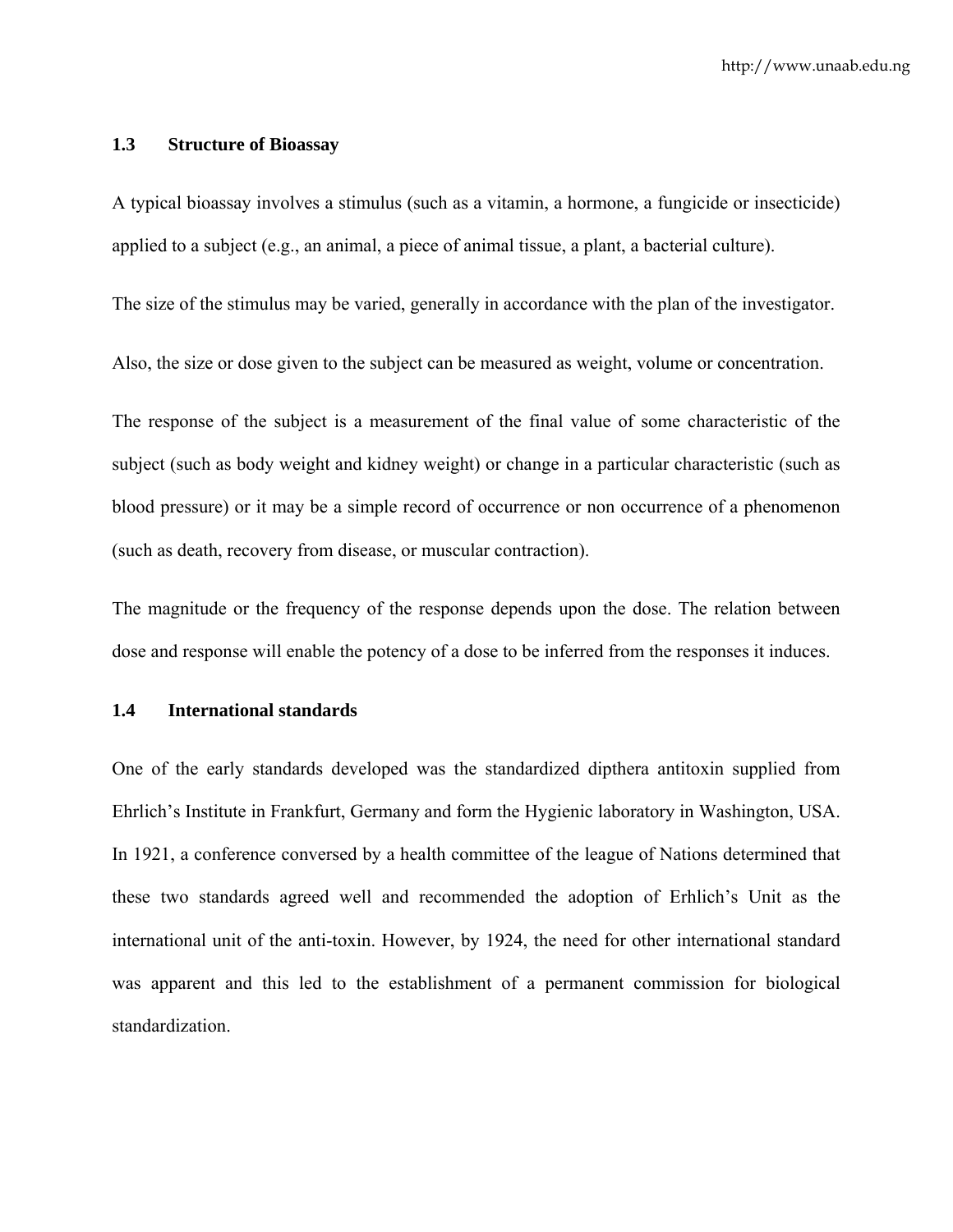Lately, the expert committee on biological standardization of the WHO has become the custodian of the increasing number of standardization and in 1975, they listed over 150 international standards for antigens, antibodies, antibiotics, hormones, vitamins, enzymes and other pharmacological substances.

These standards form an indispensable part of the system of measurement necessary to modern medicine (i.e. careful control over all stages of selection, preparation, preservation and distribution for worldwide use).

International standards are chosen based on 3 main criteria.

- 1) The standard should be a dry preparation of an arbitrary chosen, but representative sample of the substance for which it is to serve as a standard. Since the standard must satisfy world requirement, for many years, the quantity set aside as a standard must be large.
- 2) The standard must be stable, a condition which is fulfilled by preparing it in the absolutely dry condition and preparing it constantly at freezing temperature, in a sealed container and protected from heat, action of light, moisture and oxygen.
- 3) The standard must be dispensed in such a form as to be readily accessible and capable of being brought in to use by the lab worker with minimum trouble or delay.

### **1.5 Role of Statistician (Statistical Science and Bioassay)**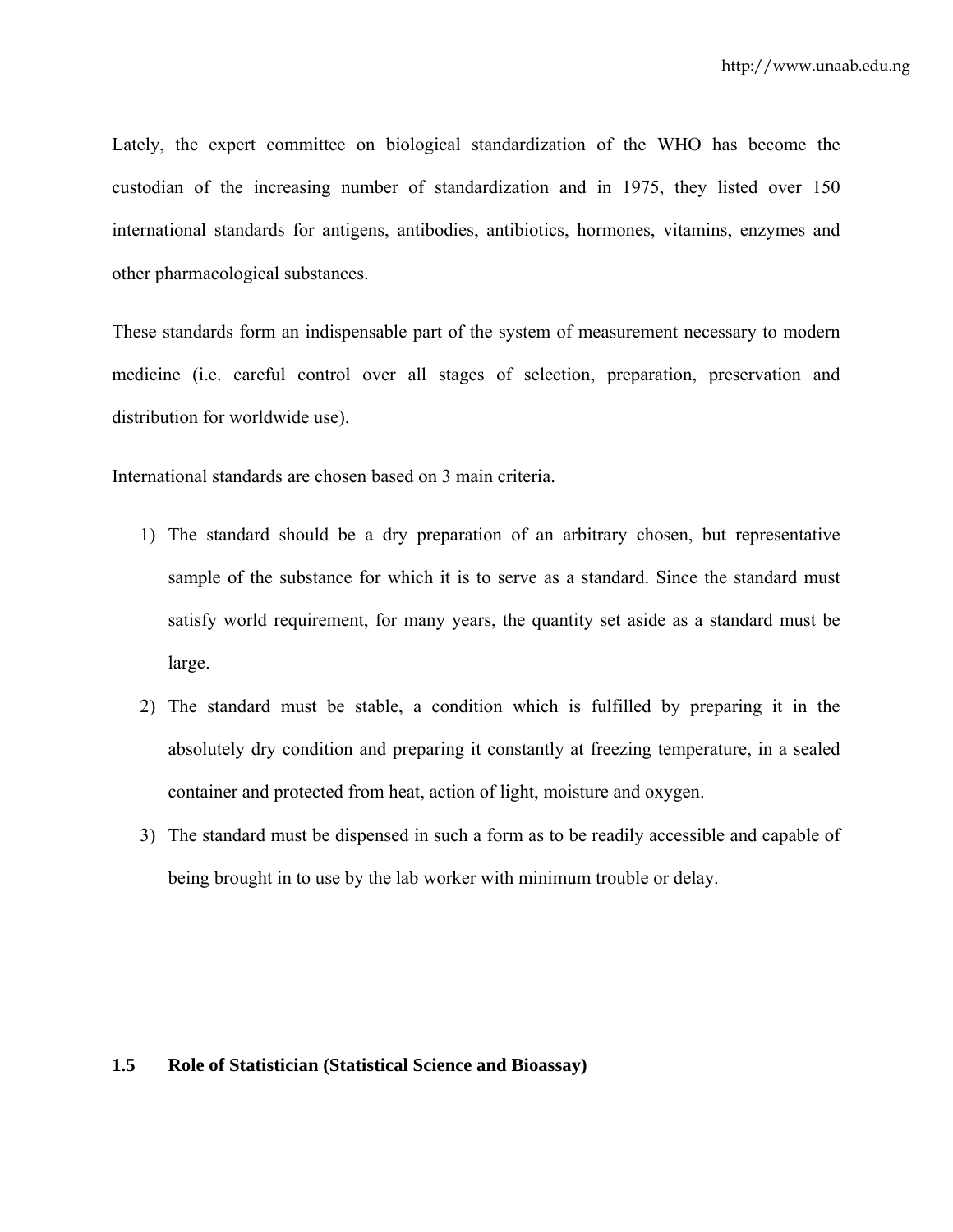Statistical science is an indispensable tool in the study of bioassays and the statisticians contribute to the practice of bioassay in the following major ways:

- Advise on the underlying statistical principles
- Construct experimental design, that in the light of existing information, seems likely to give the most useful and reliable result.
- Analyze or instruct the investigator on how to analyze experimental data so as to make the best use of all evidence on potency.

Note that the design in (2) above, implies specification of the number and magnitude of the doses at each preparation to be tested , the number of subjects to be used at each dose level, system of allocating subjects to doses, order in which subjects are to be treated and measured and related characteristics of the experiments. This is the major function of the statistician.

Such statistical techniques as ANOVA, ANCOVA, regression analysis, estimation and hypothesis testing, etc, are quite useful in the study of bioassay.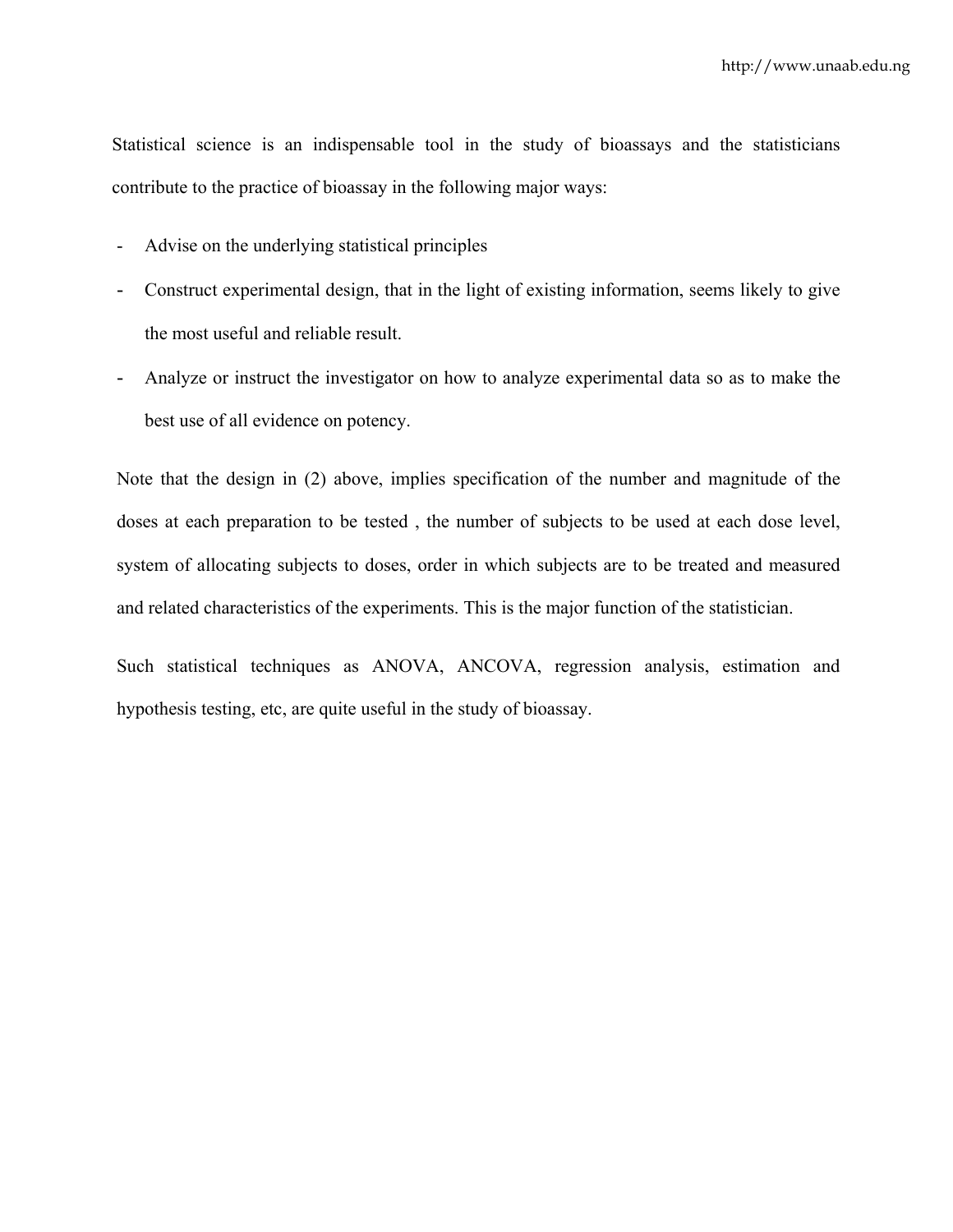#### **2.0 Types of Biological Assays**

There are two major types of biological assays, viz, direct and indirect assays.

### **2.1 Nature of Direct Assays**

A direct assay is a bioassay that measures the doses of the standard and test preparations required to elicit a specified response. Direct assays are only practicable for certain stimuli and subjects, hence, their applications are limited and their use is declining. A typical example of a direct assay is the 'cat' method for the assay of digitalis. The standard or the test of preparation is infused at fixed rate into the blood stream of a cat until the heart stops beating.

The total time of infusion multiplied by the rate, measures the dose.

 $i.e. Does = Rate x time$ 

This is repeated on several cats for each preparation and the mean doses compared. By definition, the potency of the test preparation relative to the standard is the amount of the standard equivalent in extent to one unit of the test. Hence the ratio of these critical doses estimate the potency.

For the direct assay, the response must be unambiguous and easily recognized, and the dose must be administered in such a manner that the exact amount needed to produce the response can be recorded. The critical dose will generally vary from one occasion to another with the same subject. Hence, only estimate of potency is obtained and calculation from averages over a number of trials will be required.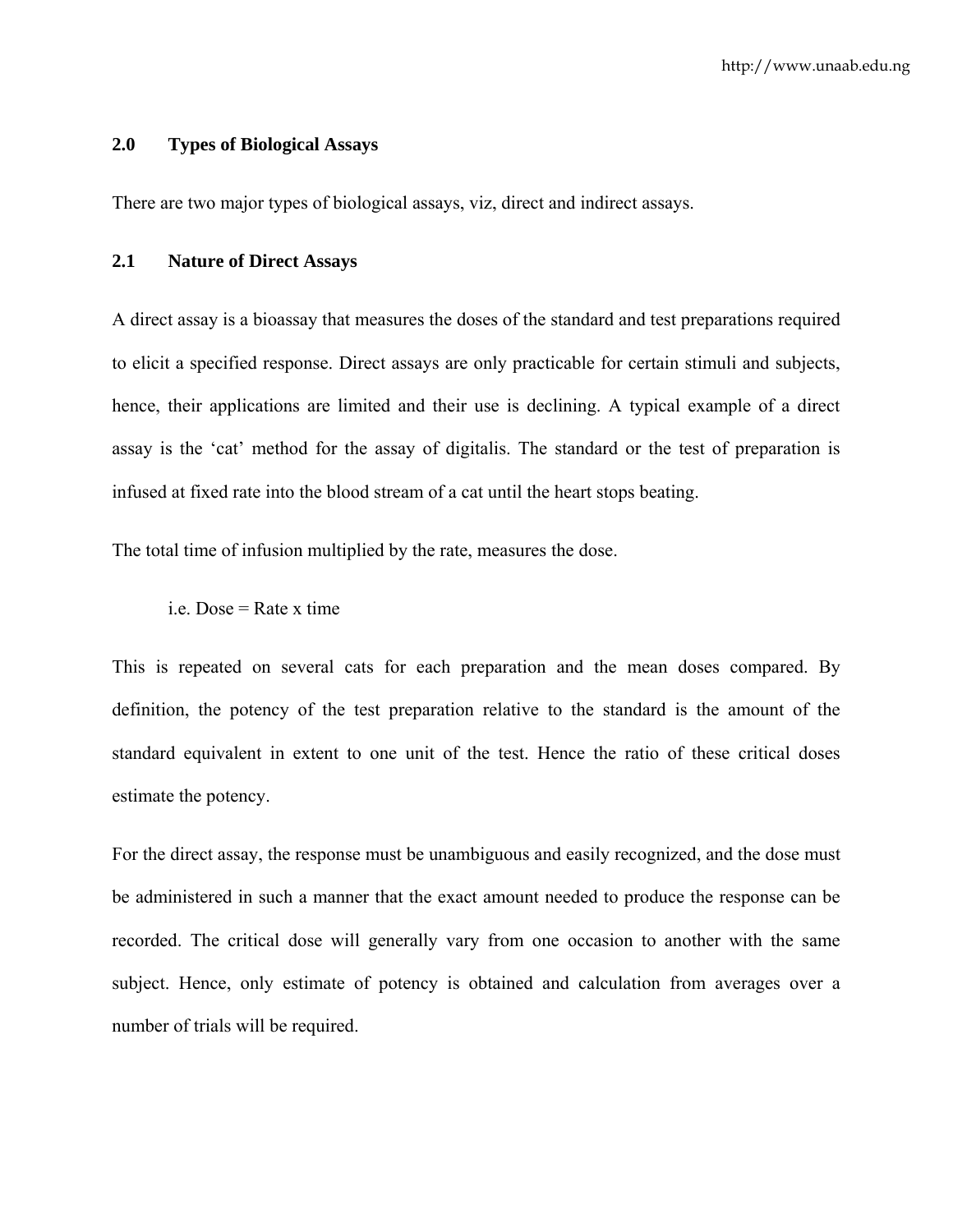Ideally, trials of both preparations will be made on each subject used so that estimation is independent of differences between subjects and hence, more precise. In most estimations, this is impossible, became once a subject has responded, it may not be usable again or it may be so changed as to make a second trial far from being comparable with the first one.

#### **2.2 Notations**

The true relative potency and its estimate from an assay are denoted by  $\rho$  and R respectively, while  $\mu$  and M represent the logarithms of  $\rho$  and R.

i.e.  $\mu = \log \rho$  and  $M = \log R$ 

### **2.3 Relative Potency**

Let  $\overline{z_1}$  and  $\overline{z_2}$  be the mean dose for test preparation and standard preparation respectively, then the relative potency, R of test preparation to the standard is given as

$$
R = \frac{z_2}{z_1} \dots (2.1)
$$

#### **2.4 Precision of Estimate, R**

Let  $\overline{z_i}$  be the individual dose measurement within each preparation, then the variance of the mean dose can be obtained in the usual form

 It is usually assumed that the variances are equal, hence a poled variance can be estimated. Pooled variance for 3 preparations is given as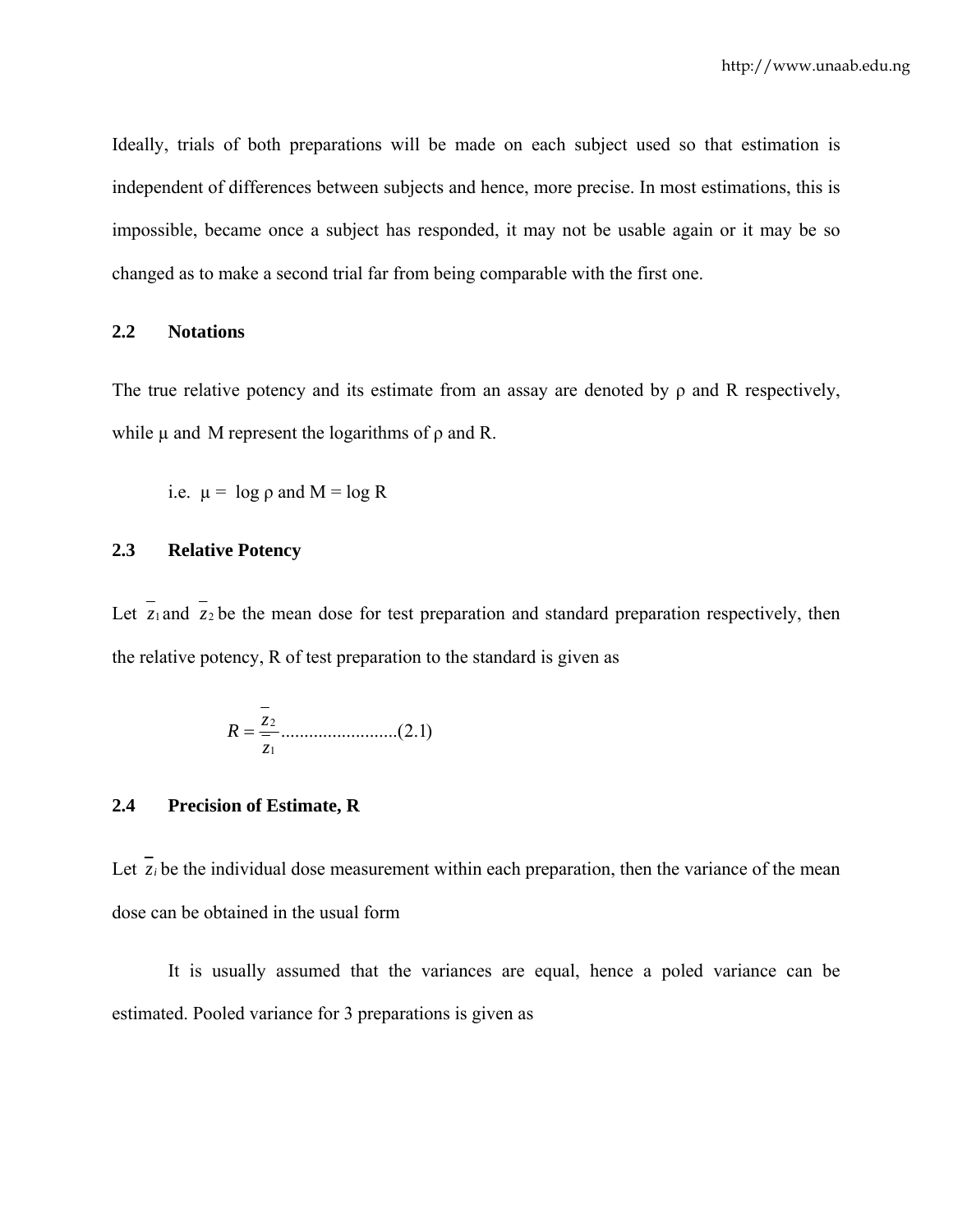$$
S_{pooled}^{2} = \frac{(n_1 - 1)S_1^{2} + (n_2 - 1)S_2^{2} + (n_3 - 1)S_3^{2}}{n_1 + n_2 + n_3 - 3}
$$

It can be shown that the variance of R is given as

Var  $(R) \approx S^2/Z_1^2 (1/N_2 + R^2/N_1)$  (for equal variances)

### **2.5 Application to Strophantus**

Stroplantus is a cat digitalis assayed and standardized at the early stage of development of bioassay.

The following table shows the fatal doses or tolerances of 3 groups of cats for 2 preparations of strophantus and a preparation of ouabain. The doses were recorded as quantities per kg body weight.

|               | <b>Strophantus 1</b> | <b>Strophantus 2</b> | Ouabain |
|---------------|----------------------|----------------------|---------|
| Doses         | 15.5                 | 24.2                 | 52.3    |
|               | 15.8                 | 18.5                 | 99.1    |
|               | 17.1                 | 0.0                  | 47.6    |
|               | 14.4                 | 22.7                 | 65.1    |
|               | 12.4                 | 17.0                 | 66.8    |
|               | 18.9                 | 14.7                 | 57.6    |
|               | 23.4                 | 22.0                 | 49.3    |
|               |                      |                      | 45.8    |
|               |                      |                      | 66.9    |
| <b>Totals</b> | 117.5                | 139.1                | 550.5   |
| Means         | 16.8                 | 19.9                 | 61.2    |

### Example 2.1 Preparations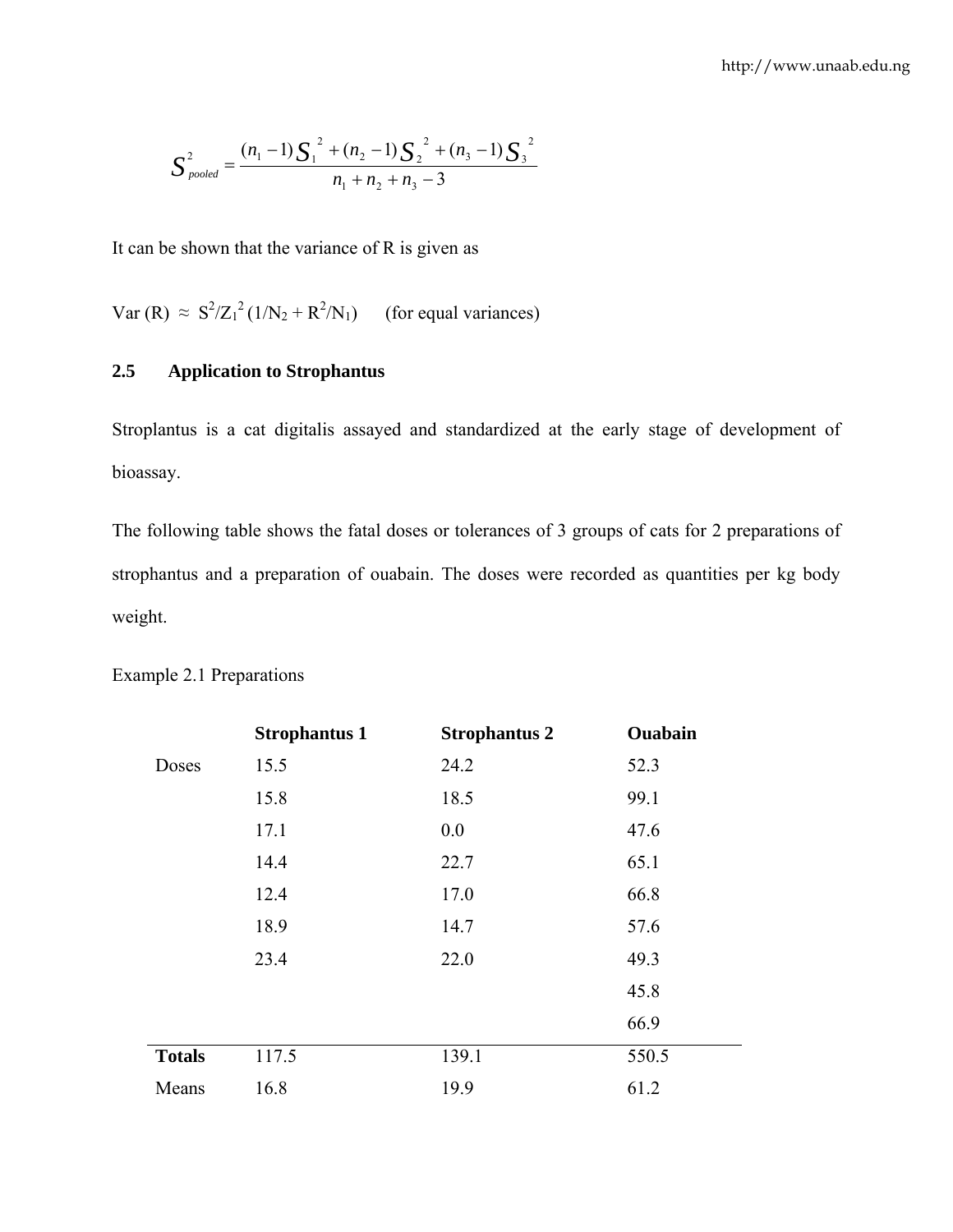Suppose that strophantus 2 and 1 are regarded as standard and test preparations respectively.

- a) Estimate the relative potency of the test preparation.
- b) Estimate the variance of each set in (a) above
- c) Obtain the sample variance of the relative potency in (a).
- d) Construct the 95% C.I. for the estimated potency.

### **2.6 Failure in Normality Assumption**

The limits for potency described earlier depend on the frequency distribution of the tolerances or doses, particularly that they are normally distributed. However, this assumption is often violated and a possible remedy is to use a log transformation.

- The distribution of log  $\rho$  is more normal than that of  $\rho$ .
- The variances are more likely to be equal, thereby allowing for the use of pooled variance.
- Also since the estimate of relative potency is obtained as the antilog of the difference of two means, instead of the ratio of two means, ordinary simple standard error formulae can be used.

**Illustration:** Example 2.1 will be remarked using log transformation:

### **Preparation**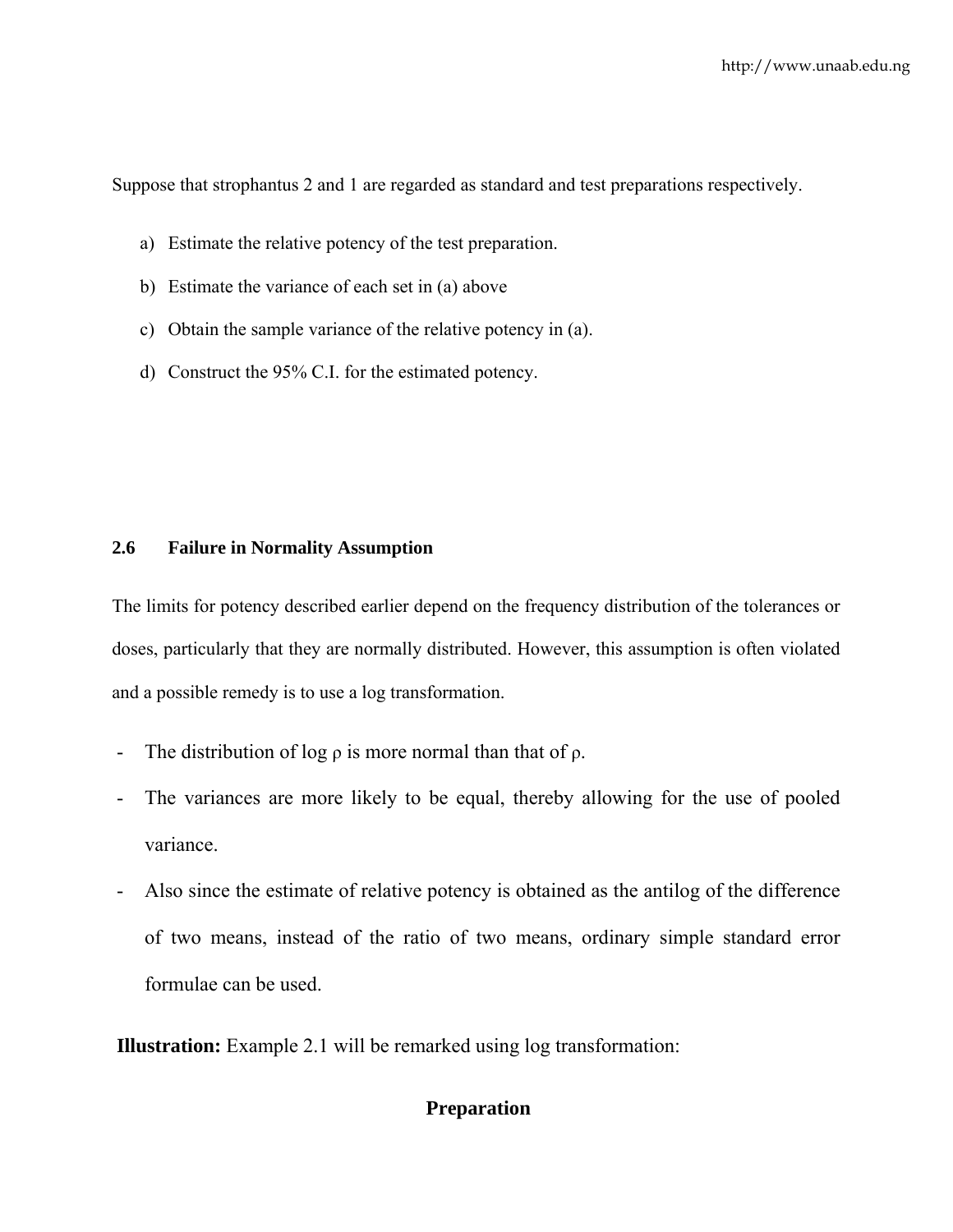|               | <b>Strophantis 1</b> | <b>Strophantis 2</b> | Onabain |
|---------------|----------------------|----------------------|---------|
| Doses         | 0.190                | 0.384                | 0.718   |
|               | 0.199                | 0.267                | 0.996   |
|               | 0.233                | 0.301                | 0.678   |
|               | 0.158                | 0.356                | 0.814   |
|               | 0.093                | 0.230                | 0.825   |
|               | 0.276                | 0.167                | 0.760   |
|               | 0.369                | 0.342                | 0.693   |
|               |                      |                      | 0.661   |
|               |                      |                      | 0.825   |
| <b>Totals</b> | 1.518                | 2.047                | 6.970   |
| Means         | 0.217                | 0.292                | 0.774   |

**Exercise:** Obtain relative potency of Ouabain to strophantus 2.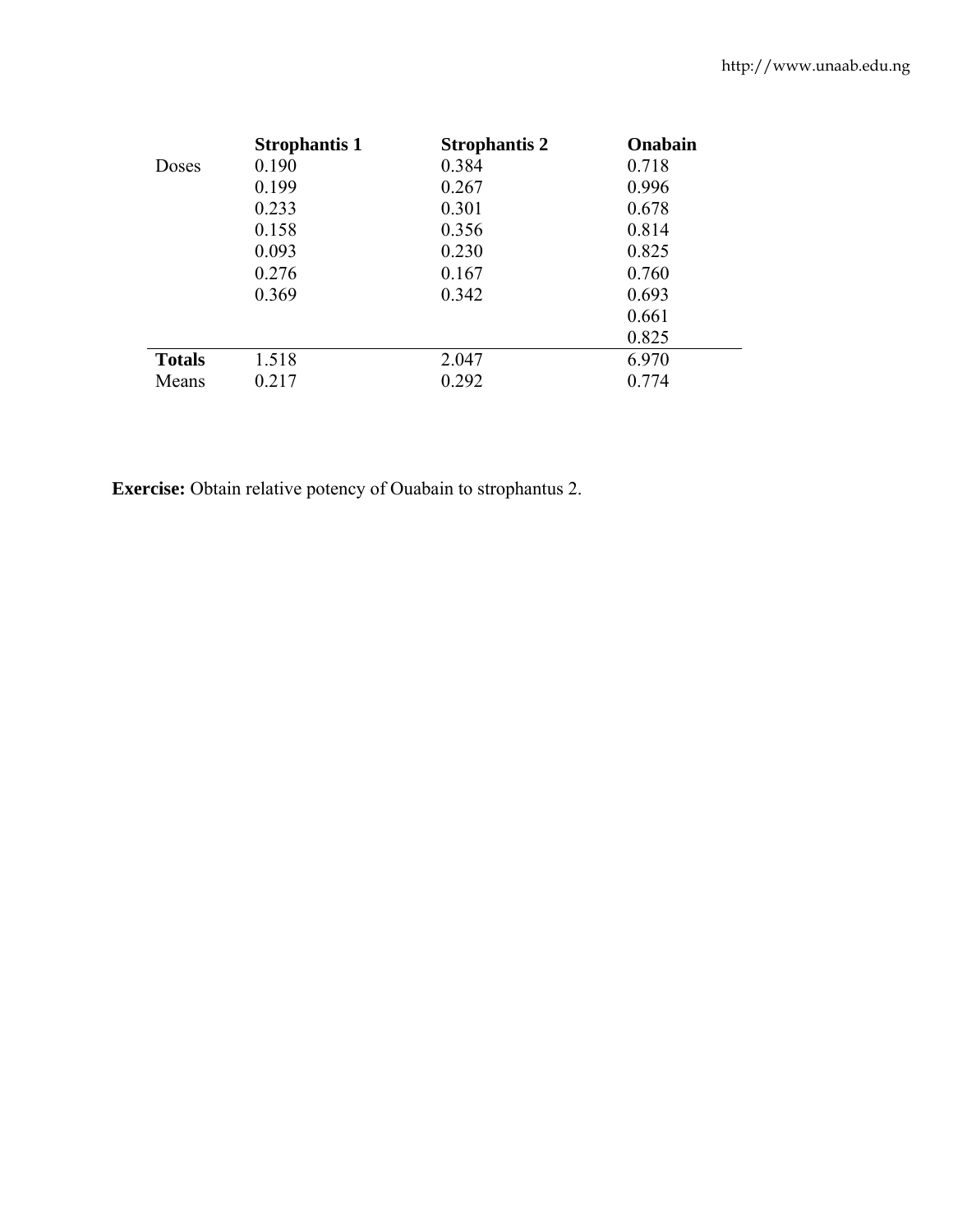### **3.1 Advantage of Bioassays**

- They are generally easy to set up
- Allow detection of responses of very low concentrations
- Provide means by which changes in sensitivity are measured from the shape of the doseresponse curve
- Provide a general means by which the efficacy of a drug is measured.

### **3.2 Disadvantages**

- Assay results may have a significant level of variability. Error in the estimate of the test preparation may result because no two organisms will respond in exactly the same way.
- Lack of chemical information; Bioassays provide information about biological activity but say little about the structure of a test preparation.
- Possibility of interference while many bioassays are specific, it is possible that different chemicals in the preparation may influence the results.

### **3.3 Design of Direct Assays**

The main objective of direct assay is to obtain the most precise estimate of a difference between two mean log doses. Design of direct assays is comparable to that of experimental design. The design may be simple, when only a single test preparation is to be assessed against a standard, whereas, it may be a little complex more than one test preparation is to be assayed.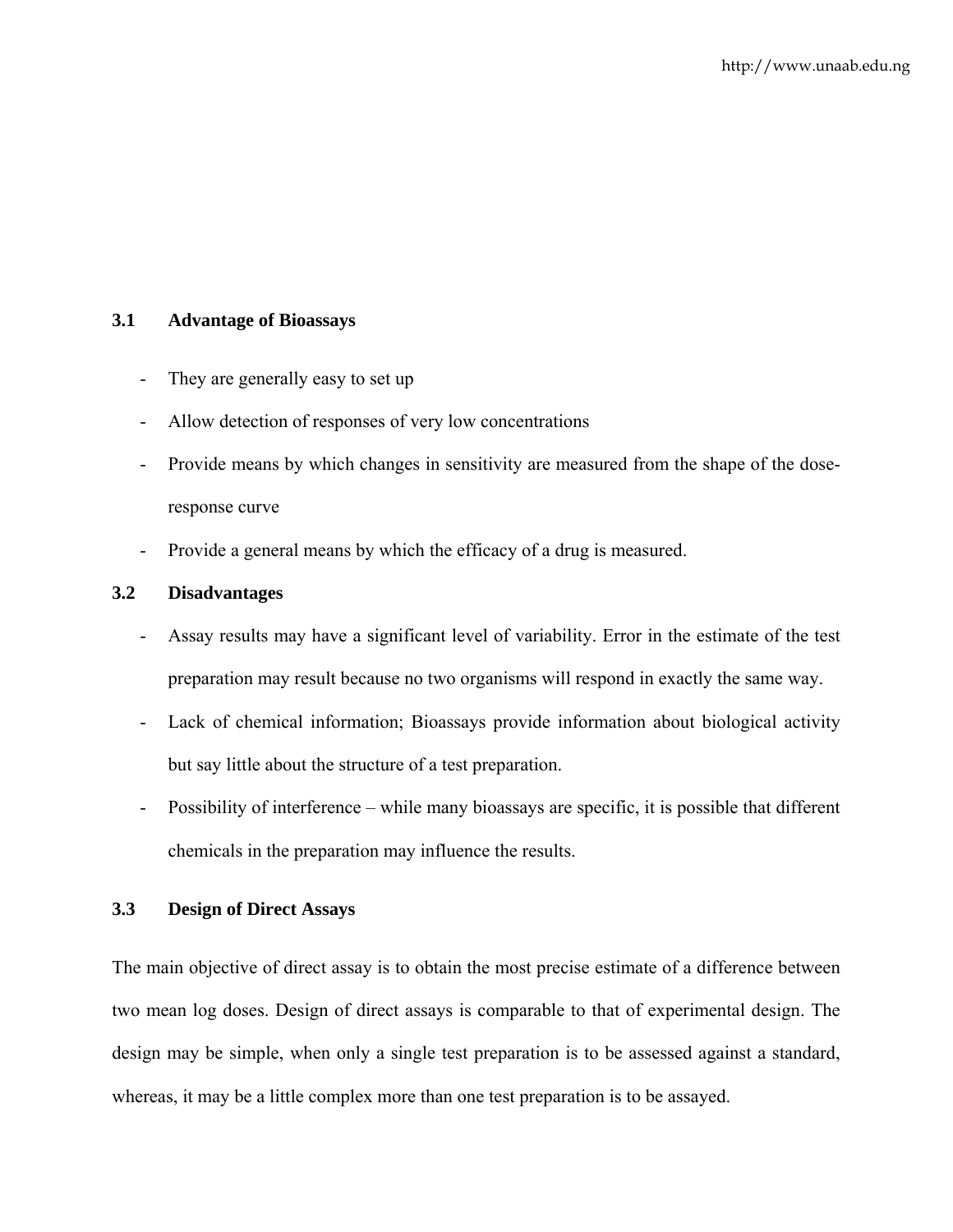In the design of an assay, we are concerned about the set of doses to be tested, the rules for allocating subjects to doses, the arrangement of all other experimental constraints such as mate control, the order in which doses given and measurements made. Choice of a design involves compromise between the conflicting interests of the precision of estimation, the quality of validity tests and the convenience, simplicity, and inexpensiveness of the experimental statistical procedures.

An assay is seldomly undertaken without some knowledge of the potency of the test preparation, T and even a very little information can help the planning. Failing this, a plot assay is greatly recommended in which few responses suffice to indicate the order of magnitude of potency.

A symmetric design is always preferred, denoted as symmetric (K, K) where K doses of each preparation equally spaced on the large scale and with equal number of responses measured at each dose. Any natural grouping of the subjects can be accommodated by block restrictions by use of randomized block design. The natural groupings such as litter differences, testes carried out in different days. When symmetry is unachievable, (due to constraints in resources, forexample), use of incomplete block design is recommended. All allocations are assumed to be at random. In a randomized block, for example, with litter as blocks, member of each litter is selected at random, for one of the doses. The order in which the units receive their doses should also be random. The user of direct assay techniques needs to be familiar with complete and incomplete randomized block designs and the factorial designs.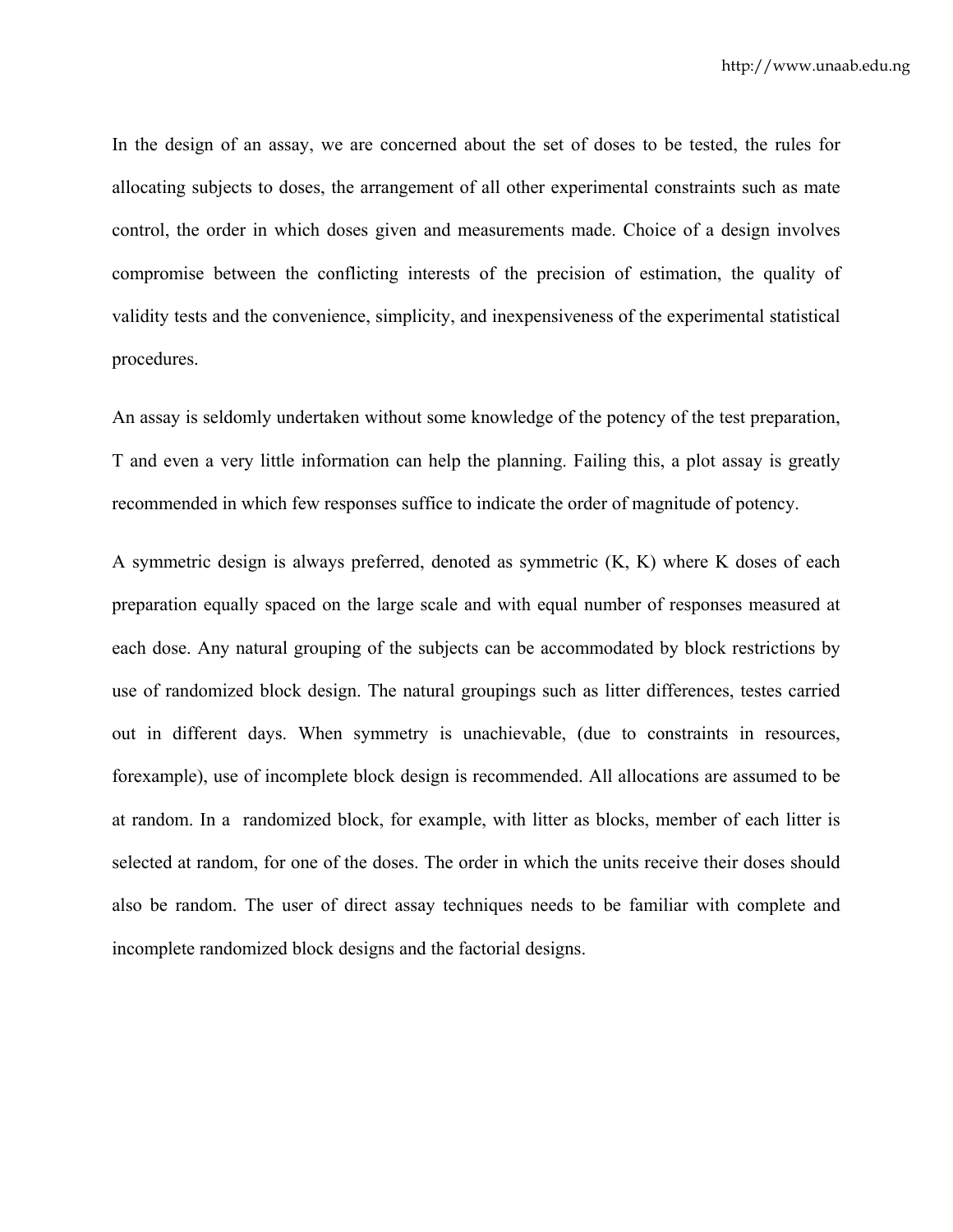#### **4.0 Dose Response Curves**

Biological assay seeks to estimate equally effective doses of the standard and test preparations, that is, to measure the potency of test preparation relative to the standard. However, using direct assay techniques may result in bias result due to time lag. Also ensuring that subjects receive exactly the right dose to produce characteristic response may be difficult.

However, in an indirect assay, specified doses are given, each to several subjects. The record for each administration of a dose may state merely that a characteristic response, such as death is or ir not produced, referred to as a quantal response. Alternatively, some property of the subject (wt, wt of a given organ, blood calcium, time of survival etc) may be measured; referred to as quantitative response.

Suppose that different dose levels of a stimulus are administered to each of a series of randomly selected groups of subjects, the response elicited by each group after administration of a dose level are then observed and recorded. A graphical plot of the observed responses against the different dose levels usually produce an asymmetric, sigmoid or curve-linear relationship. Linear regression methods are much easier to deal with compared to curve-linear methods and hence, it is customary to transform curve linear relations into linear ones. The choice of a particular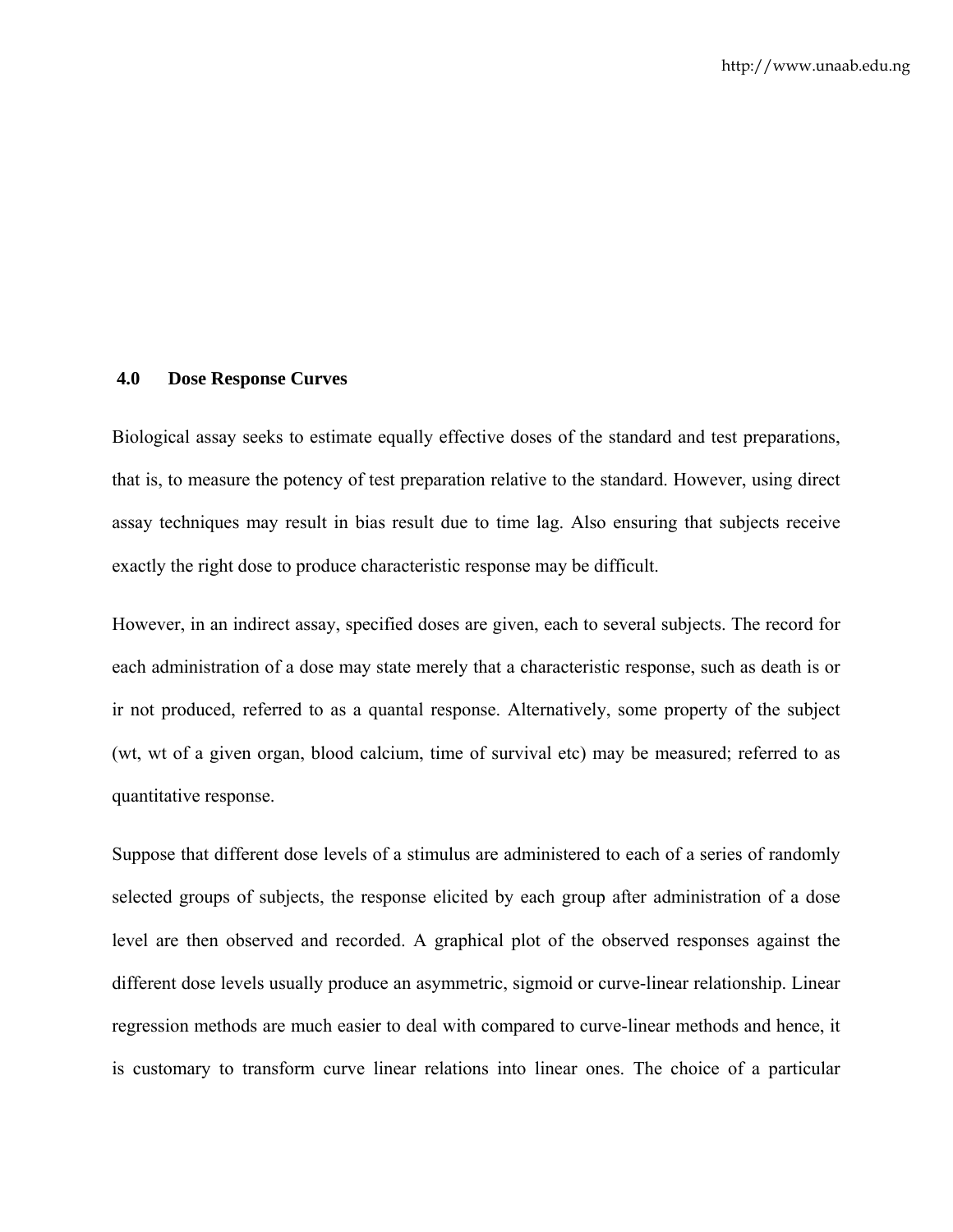transformation may be based on theoretical or empirical results. However for a biological data, log transformation has been found to be very useful for the following reasons:

- Biological processes were empirically found to use skewed frequency distributions when the responses are plotted directly with the dose level. However, it has also been found that they fit the symmetrical normal distribution better when log of the dose levels are used.
- It was also empirically established that responses to drugs tend to vary proportionately to log dose rather than to the dose.
- If the log dose is used over a considerable range of levels, increasing the dose by constant multiples cause equal linear increment in the responses.
- The proportion of the variance of the dependent variable (response) explained by the independent variable is generally increased.
- The distribution of the deviation of points around the regression line tends to be normal.
- The variances of the different groups tend to be equal or constant (homoscedacity).

If a random sample of subjects is selected from a given population, the average or experimental response to the dose is given by

 $E(\mu/Z) = U$ 

A response which is to be of value for assay purposes must depend, in some manner, upon the dose;

i.e.  $U = f(Z)$  $= \alpha + \beta \log 2$  (4.1)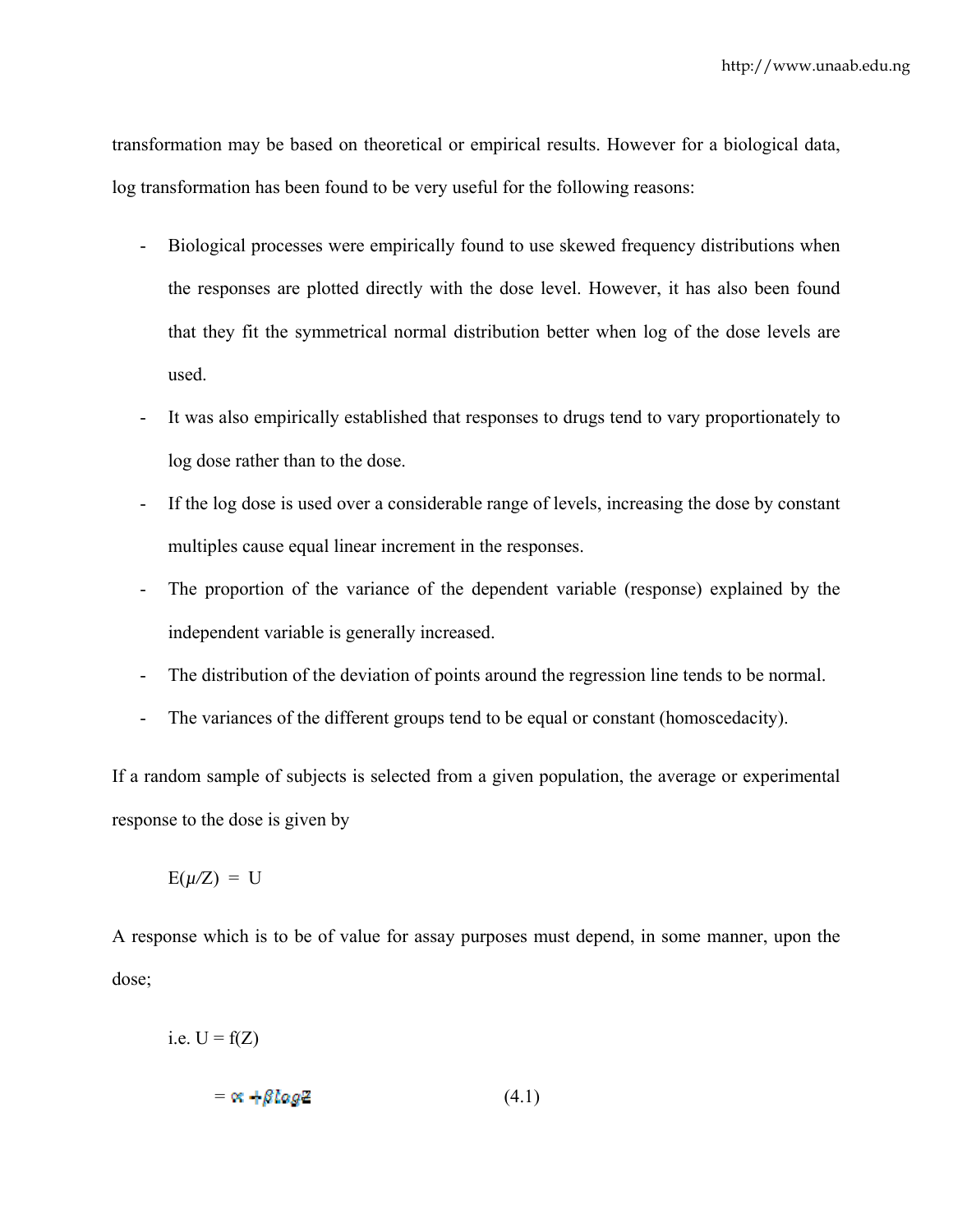### **Example 4.1**

The following data presents the measurements on the response (growth) of a bacteria using eight dose levels of vitamin B12. Estimate a dose response curve for the data:

|           | <b>Dose</b> |       |       |       |       |       |       |       |
|-----------|-------------|-------|-------|-------|-------|-------|-------|-------|
|           | 0.23        | 0.35  | 0.53  | 0.79  | 1.19  | 1.78  | 2.67  | 4.00  |
| Responses | 0.15        | 0.28  | 0.36  | 0.51  | 0.68  | 0.85  | 1.06  | 1.21  |
|           | 0.14        | 0.20  | 0.36  | 0.53  | 0.63  | 0.80  | 0.91  | 1.22  |
|           | 0.19        | 0.23  | 0.34  | 0.54  | 0.64  | 0.71  | 1.09  | 1.29  |
|           | 0.19        | 0.25  | 0.37  | 0.45  | 0.61  | 0.55  | 0.93  | 1.24  |
|           | 0.17        | 0.23  | 0.33  | 0.57  | 0.65  | 0.94  | 1.09  | 1.18  |
|           | 0.16        | 0.23  | 0.38  | 0.49  | 0.68  | 0.83  | 1.12  | 1.24  |
| Totals    | 1.00        | 1.42  | 2.14  | 3.09  | 3.89  | 4.98  | 6.20  | 7.38  |
| Means     | 0.167       | 0.237 | 0.357 | 0.515 | 0.648 | 0.830 | 1.033 | 1.230 |

For ease of computation, various transformations can be used in estimating the response-close relationship.

(a)  $x = \log e$ . (b) $x = 10\log e$  (c)log<sub>18</sub>( $\frac{5}{4}$ ) (d)log<sub>18</sub>( $\frac{5}{4}$ ) + 7

```
(e)2 log<sub>1.5</sub>(\frac{e}{4}) + 7
```

| $\boldsymbol{Z}$ | $Log\ Z$  | $\boldsymbol{X}$<br>10 $log$ | $log_{1.5}$ <sup>2</sup> / <sub>4</sub> ) | 2 $log_{1.5}$ $\binom{z}{4}$ +7 | $log_{1.5}(\frac{2}{4})+7$ | Y     |
|------------------|-----------|------------------------------|-------------------------------------------|---------------------------------|----------------------------|-------|
| 0.23             | $-0.6382$ | $-6.4$                       | $-7.0$                                    | $-7$                            |                            | 0.167 |
| 0.35             | $-0.4559$ | $-4.6$                       | $-6.0$                                    | $-5$                            |                            | 0.237 |
| 0.53             | $-0.2757$ | $-2.7$                       | $-5.0$                                    | $-3$                            | 2                          | 0.357 |
| 0.79             | $-0.1024$ | $-1.0$                       | $-4.0$                                    | $-1$                            | 3                          | 0.515 |
| 1.19             | 0.0755    | 0.8                          | $-3.0$                                    |                                 | 4                          | 0.648 |
| 1.78             | 0.2504    | 2.5                          | $-2.0$                                    | 3                               | 5                          | 0.830 |
| 2.67             | 0.4265    | 4.3                          | $-1.0$                                    | 5.                              | 6                          | 1.033 |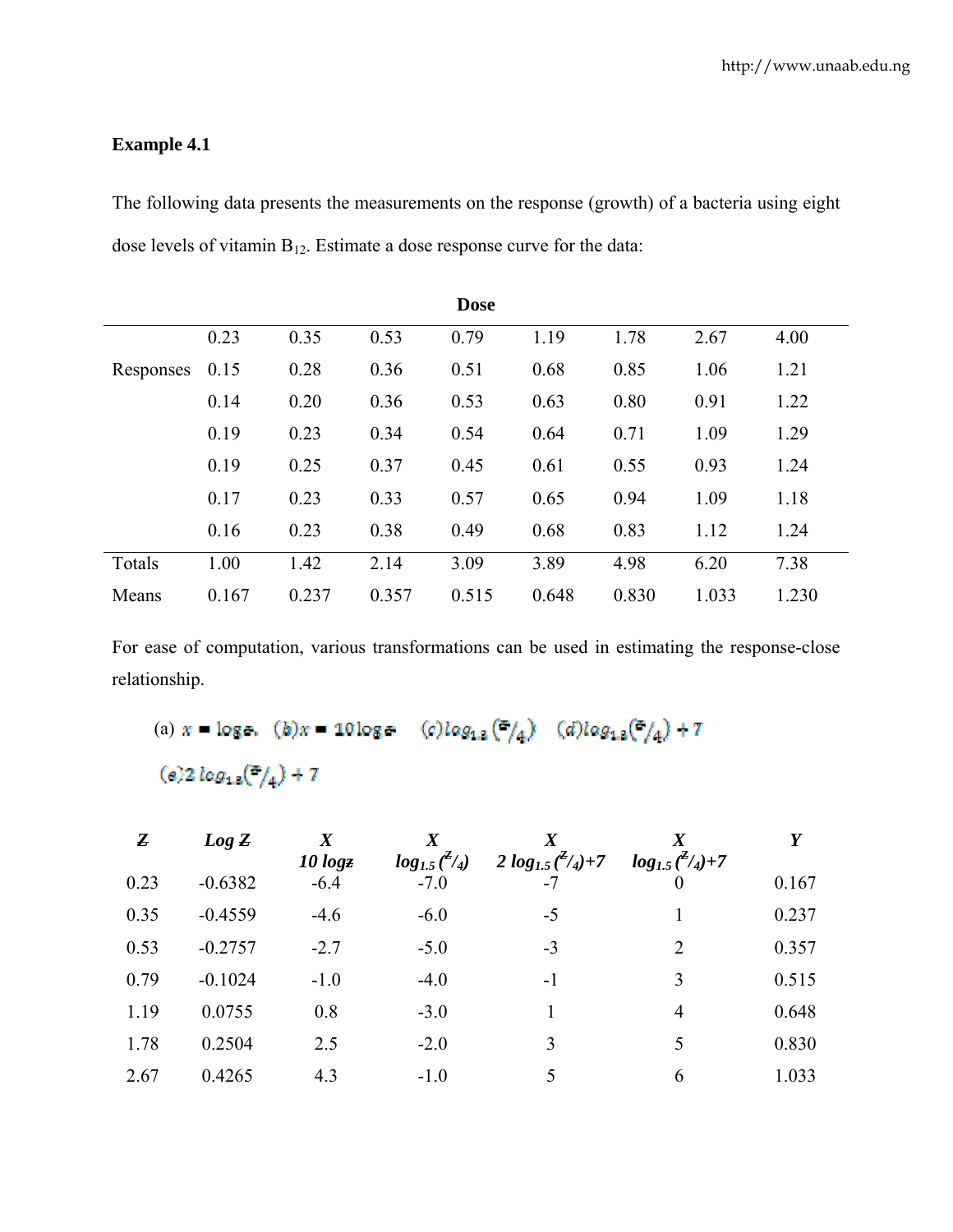$$
4.00 \t 0.6021 \t 6.0 \t 0.0 \t 7 \t 7 \t 1.230
$$

All these transformations are useful in reducing the arithmetic. Since all the definitions of X are linearly related, any one of them can be used to explore the form of the response curve.

Note that the value 1.5 is the constant ratio between successive doses and 4 is the maximum dose value.

Also 
$$
\log_a X = \frac{\log_{10} X}{\log_{10} a} \dots \dots \dots \dots \dots \dots (4.2)
$$

$$
\log_{13} \left( \frac{a}{4} \right) = \frac{\log_{10} \left( \frac{a}{4} \right)}{\log_{10} 1.8}
$$

For 
$$
\mathbb{Z} = 0.23
$$
,  $log_{1.8}(.23/4) = \frac{log_{10}(23/4)}{log_{10}1.8} \approx -7.0$ 

### *Fit the dose-response relationships using regression approach.*

In studying the dose-response relationship, the square root transformation rather than the log, can at times be more suitable. All possibilities should be explored.

#### **Assignment:**

A pharmaceutical company is developing a new drug. Establish a dose response relationship from the data using any suitable log information.

| Dose     |      | 40   |      | 160   | 320   |
|----------|------|------|------|-------|-------|
| Response | 2.31 | 4.30 | 9.25 | 18.94 | 34.98 |

(a) Fit a log transform model to the data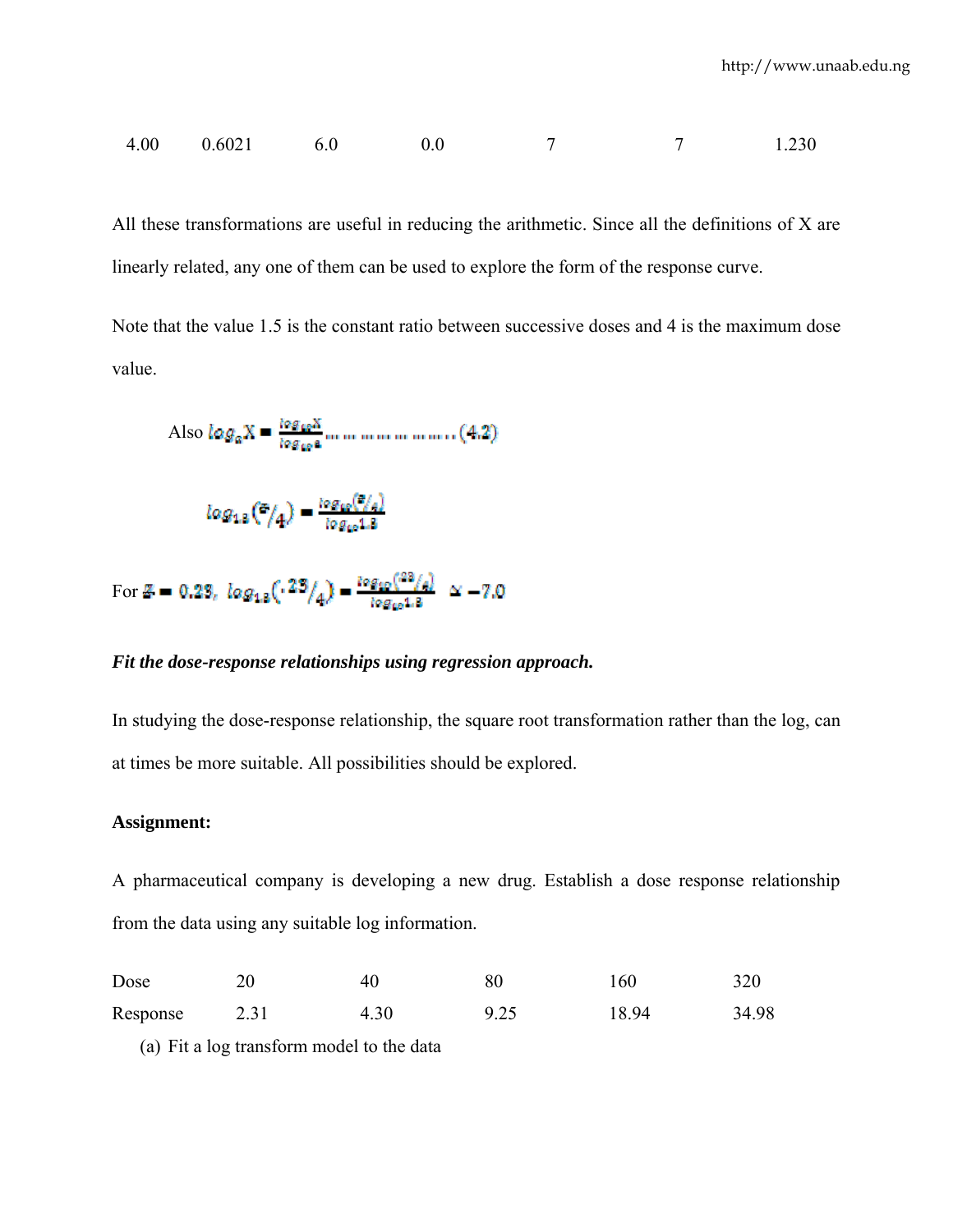(b) Plot the fitted modes with the original data. Transform the dose values such that the values sum to zero.

KTC pharmaceutical company limited is developing a new antifertility drug in form of Norgestral supplemented with ethyl estradiol. The response is the mean number of subjects that are not pregnant after administration. From the results of the bioassay below:

Dose 12.5 25 50 100 200 Response 4 3 9 10 10 (a) Fit both log and square root transformation model for the dose – response relationship (b) Plot the fitted models and raw data, which model fits best?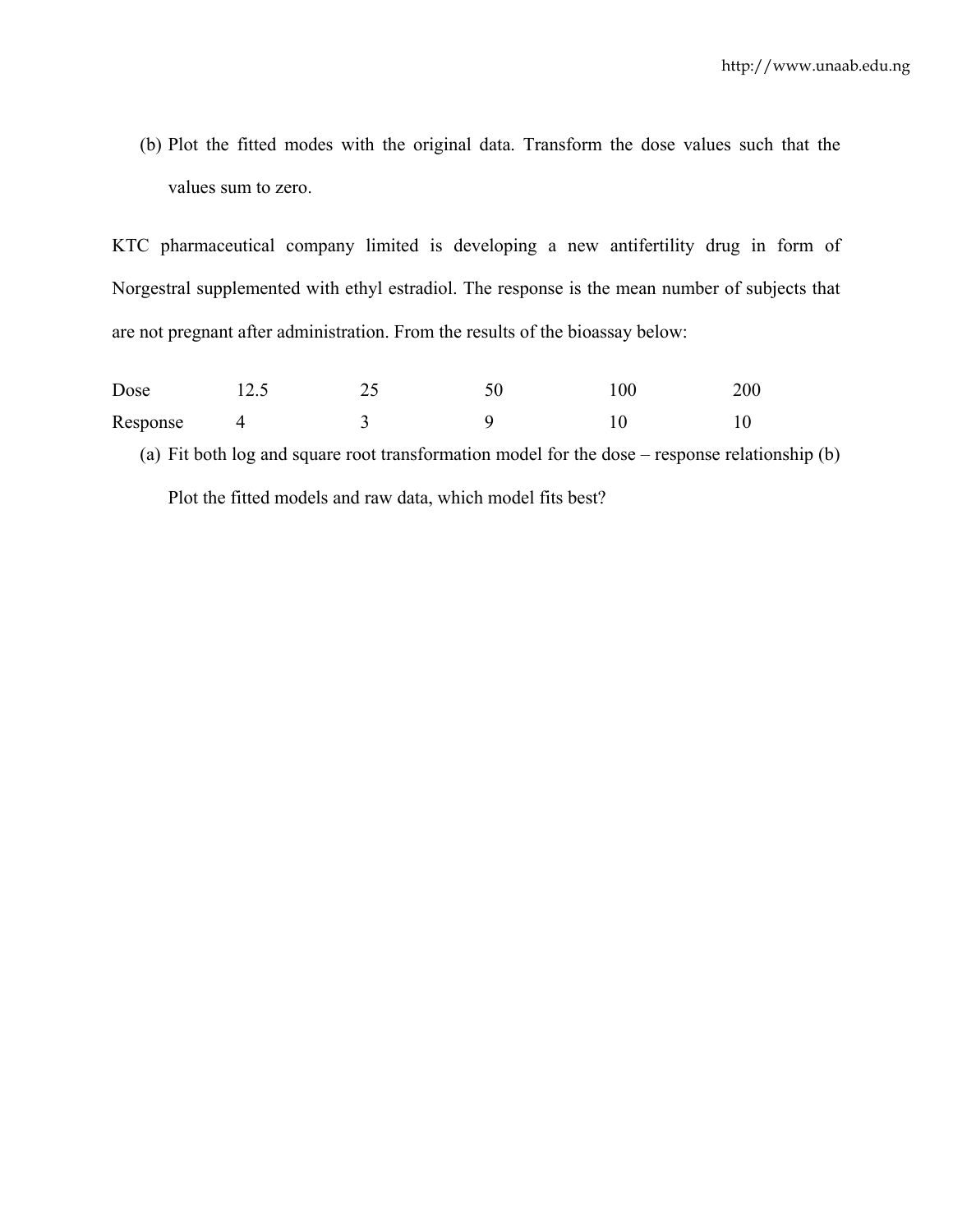### **5.0 Parallel Assays**

#### **5.1 Introduction**

A parallel line bioassay is an experiment aimed at measuring the biological potency of a test preparation relative to a standard preparation of a similar substance.

Various doses of S & T preparations are administered to experimental units or subjects and in the ideal situation, the two dose-response curves are linear and parallel.

The log potency ratio of the test preparation relative to the standard preparation is defined as the horizontal displacement between the 2 dose response curves. The estimator of the potency ratio is the difference in log doses for the 2 preparations which give the same fitted response.

A symmetric parallel assay is one in which the number of dose levels of the test and standard preparations are the same. Dose levels are equispaced logarithmically and responses depend linearly on log dose.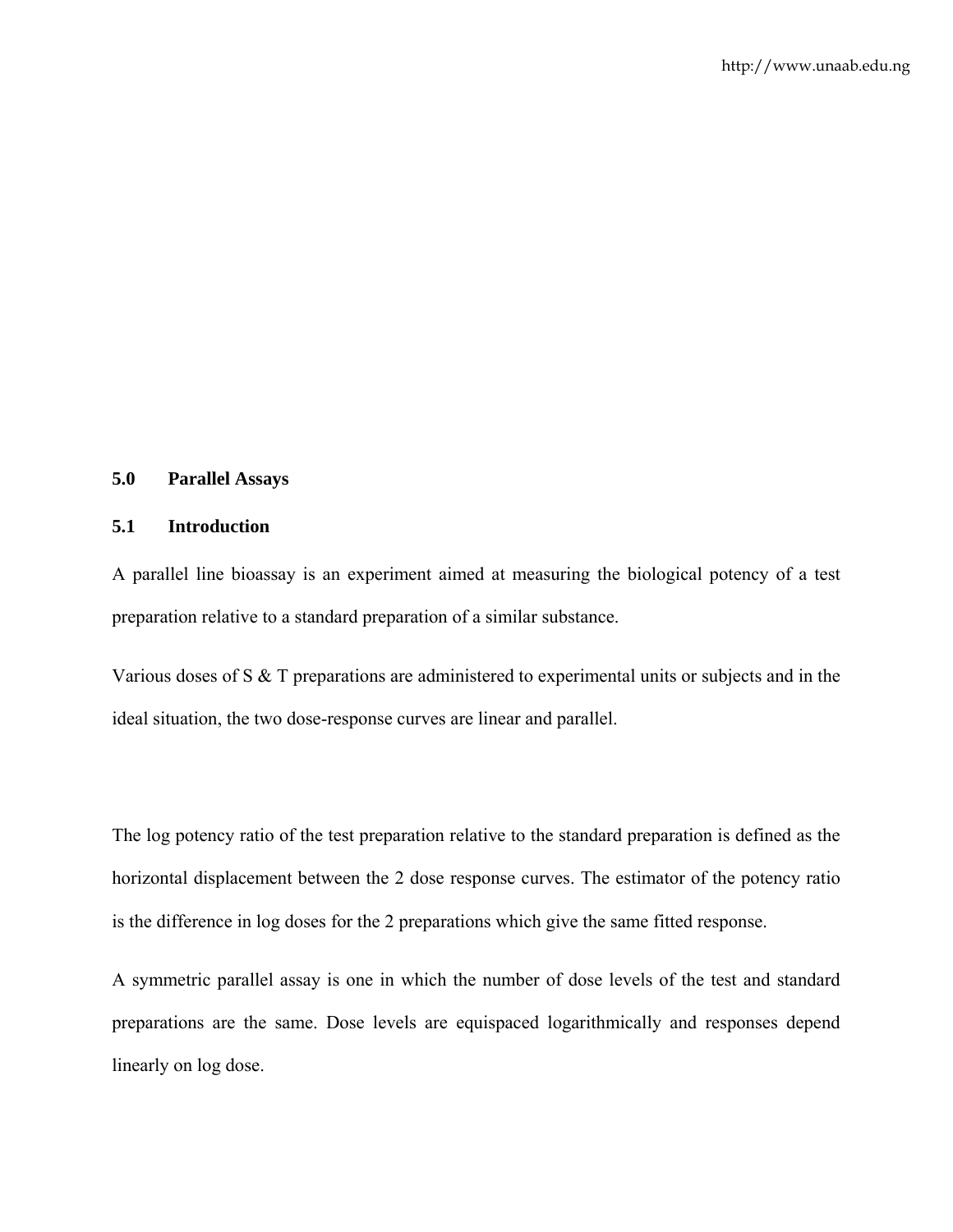An unsymmetrical parallel lines assay is one in which either the number of dose levels of the test and standard preparations are not the same or the dose levels are not equispaced logarithmically.

### **5.1 Fitting Dose-Response in Parallel Lines Assay**

In parallel line assays, the dose response relation has the form  $\mathbf{Y} = \mathbf{x} + \mathbf{S} \cdot (\mathbf{x} - \mathbf{S})$  and the transformation is chosen with  $\bar{x} = 0$  so that we have  $\bar{x} = \alpha + \beta x$ . This means that x values should be symmetric so that  $\Sigma x = 0$ . For the two lines to be parallel, they should have a common (pooled slope) but with different intercepts.

#### **Example 5:1**

The following is the result of a parallel line bioassay of vitamin  $D_3$  in cod liver oil, by means of its antirachitic activity in chickens, using percentage bone ash as the response.

| Dose of standard proportion, S |     |                | Dose of test preparation, T |     |     |  |  |
|--------------------------------|-----|----------------|-----------------------------|-----|-----|--|--|
| 9.6                            | 16  | 32.4           | 54                          | 90  | 150 |  |  |
| 62                             | 116 | 20             | 26                          | 57  | 140 |  |  |
| 67                             | 105 | 39             | 60                          | 89  | 133 |  |  |
| 95                             | 91  | 16             | 48                          | 103 | 142 |  |  |
| 62                             | 94  | 27             | $-8$                        | 129 | 118 |  |  |
| 54                             | 130 | $-12$          | 46                          | 139 | 137 |  |  |
| 56                             | 79  | $\overline{2}$ | 77                          | 128 | 84  |  |  |
| 48                             | 120 | 31             |                             | 89  | 101 |  |  |
| 70                             | 124 |                |                             | 86  |     |  |  |
| 94                             |     |                |                             |     |     |  |  |
| 42                             |     |                |                             |     |     |  |  |
| 9<br>10                        | 8   | 7              | 6                           | 8   | 7   |  |  |
|                                |     |                |                             |     |     |  |  |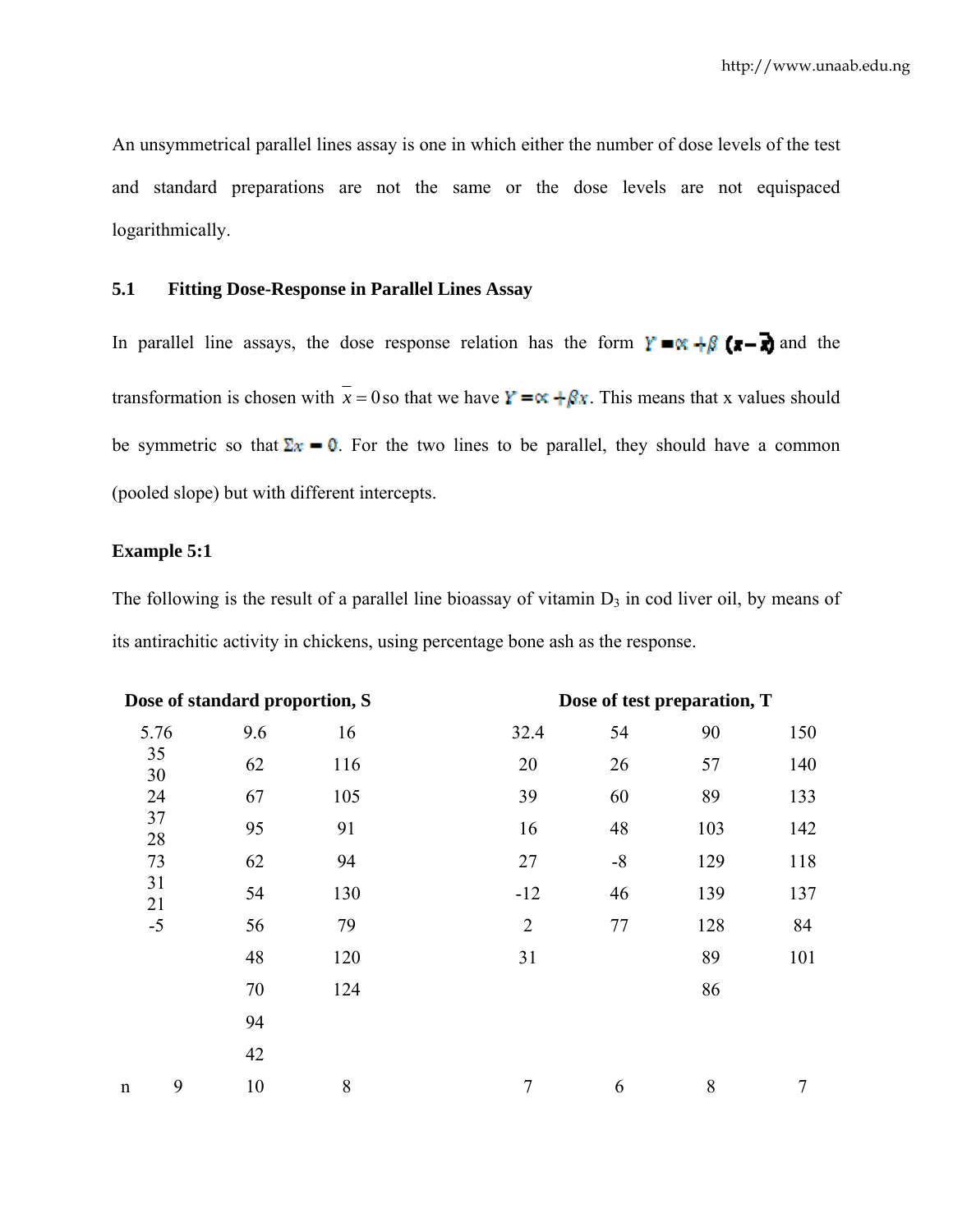|  | $\Sigma$ Y 274 650 859 |                           | 123 249 820 855       |  |  |
|--|------------------------|---------------------------|-----------------------|--|--|
|  |                        | $Y = 30.4$ $65.0$ $107.4$ | 17.6 41.5 102.5 122.1 |  |  |

### **Questions:**

- (i) Estimate the dose response relations for the test and the standard preparations
- (ii) Fit the two dose response relations graphically
- (iii)Use the graph to estimate M and hence the relative potency.

### **5.2 Estimation of Potency from graph**

Two parallel line scan be drawn by eye so as to fit the points approximately. The horizontal distance between the lines roughly estimates the difference in X between doses giving equal responses: e.g.  $M = 0.3$ .



Recall that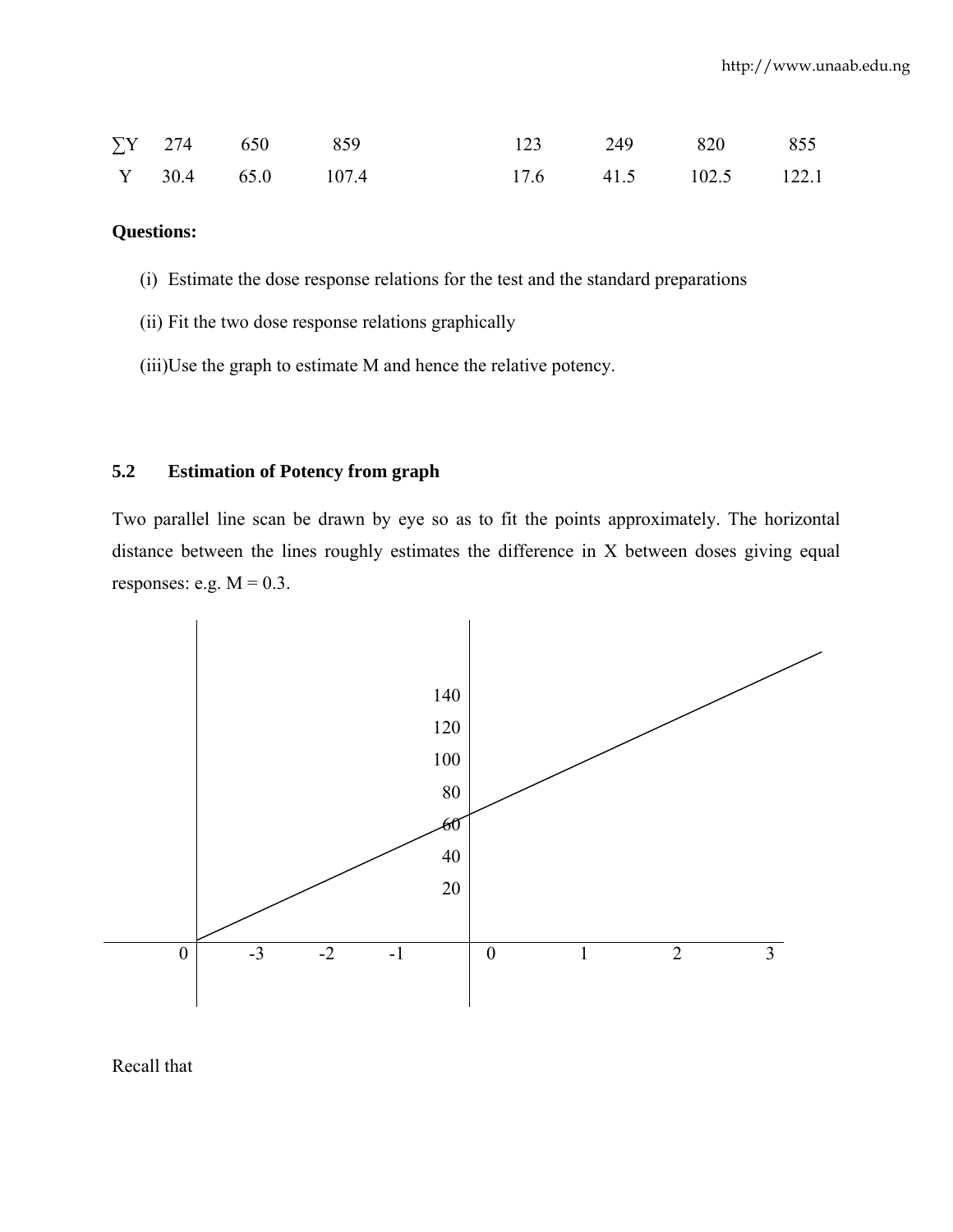$$
X_s = \log_e \mathbb{E}_s - \log_e 16 + 2 = \log_e \mathbb{E} - \log_e 16 + \log_e e^2
$$
  
=  $\log_e \mathbb{E}_s + \log_e \frac{e^2}{16}$  where  $e = \sqrt{\frac{5}{3}}$   

$$
X_t = \log_e \mathbb{E}_t - \log_e 150 + 3 = \log_e \mathbb{E} - \log_e 150 + \log_e e^2
$$
  
where  $e = \sqrt{\frac{5}{3}}$ 

Estimate of relative potency

$$
M = R_{e} - R_{e} = \log_{e}A_{e} + \log_{e} e^{2}/_{16} - \log_{e}A_{e} - \log_{e} e^{2}/_{150}
$$
  
\n
$$
M \log_{10}^{e} = \log_{10} \frac{5}{z_{e}} + \log_{10} e^{2}/_{16} - \log_{10} e^{2}/_{150}
$$
  
\n
$$
\log R = M \log_{e} + \log e^{2}/_{150} - \log e^{2}/_{16}
$$
  
\n
$$
\log R = Mx \log_{10} e + \log_{10} \frac{e^{2}}{180} - \log_{10} \frac{e^{2}}{16}
$$
  
\n= 0.1109M + \log(0.014344) - \log(0.1041666)  
\n= 0.1109M - 1.84339 + 0998227  
\n= 0.1109 - 0.8611 = 0.03327 - 0.8611  
\n= 1.1722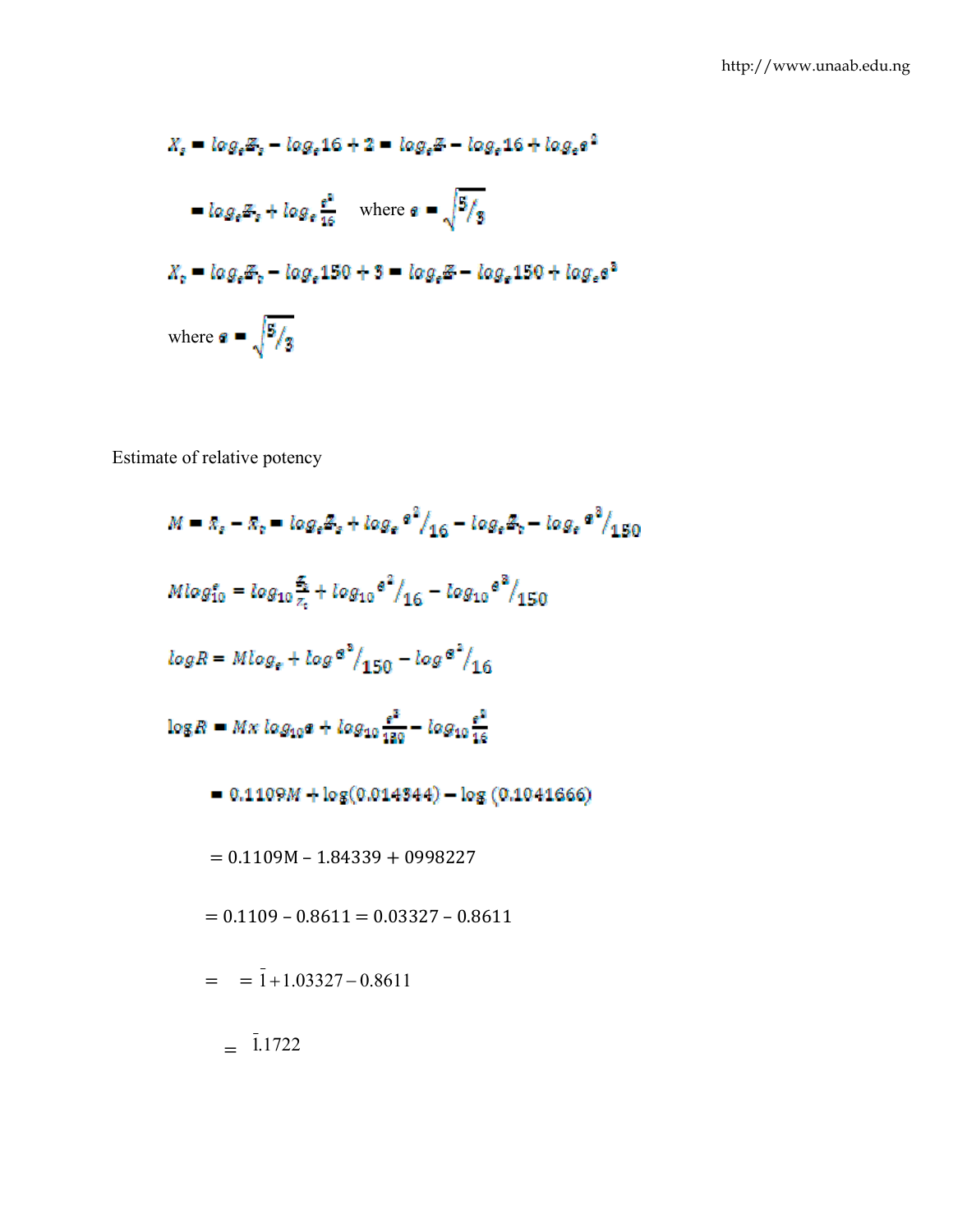# Hence,  $R = antilog(\overline{1.1722})$

 $R = 0.1487$  units/mg.

Potency of the cod-liver oil is estimated as 0.149 units/mg.

### **5.3 Estimation of potency from fitted regression**

It can be shown that the horizontal displacement M can be derived as given below using the two fitted regression lines from the two preparations:

$$
M=\overline{x}_s-\overline{x}_t+\overline{\frac{y_t-\overline{y}_s}{b}}
$$

Recall that the regression equating obtained for each preparation were;

$$
Y_s = 67.43 + 18.88x
$$

$$
Y_t = 71.76 + 18.88x
$$

Hence from above problem, M can be obtained as

$$
= -0.0741 - 0.0714 + \frac{73.1036 - 66.0296}{18.88}
$$

$$
= -0.155 + \frac{7.074}{18.88}
$$

$$
= 0.2292
$$
But log *R* = 0.1109*M* – 0.8611(-0.2357)

 $= 0.02542 - 0.8611 = 1.1643$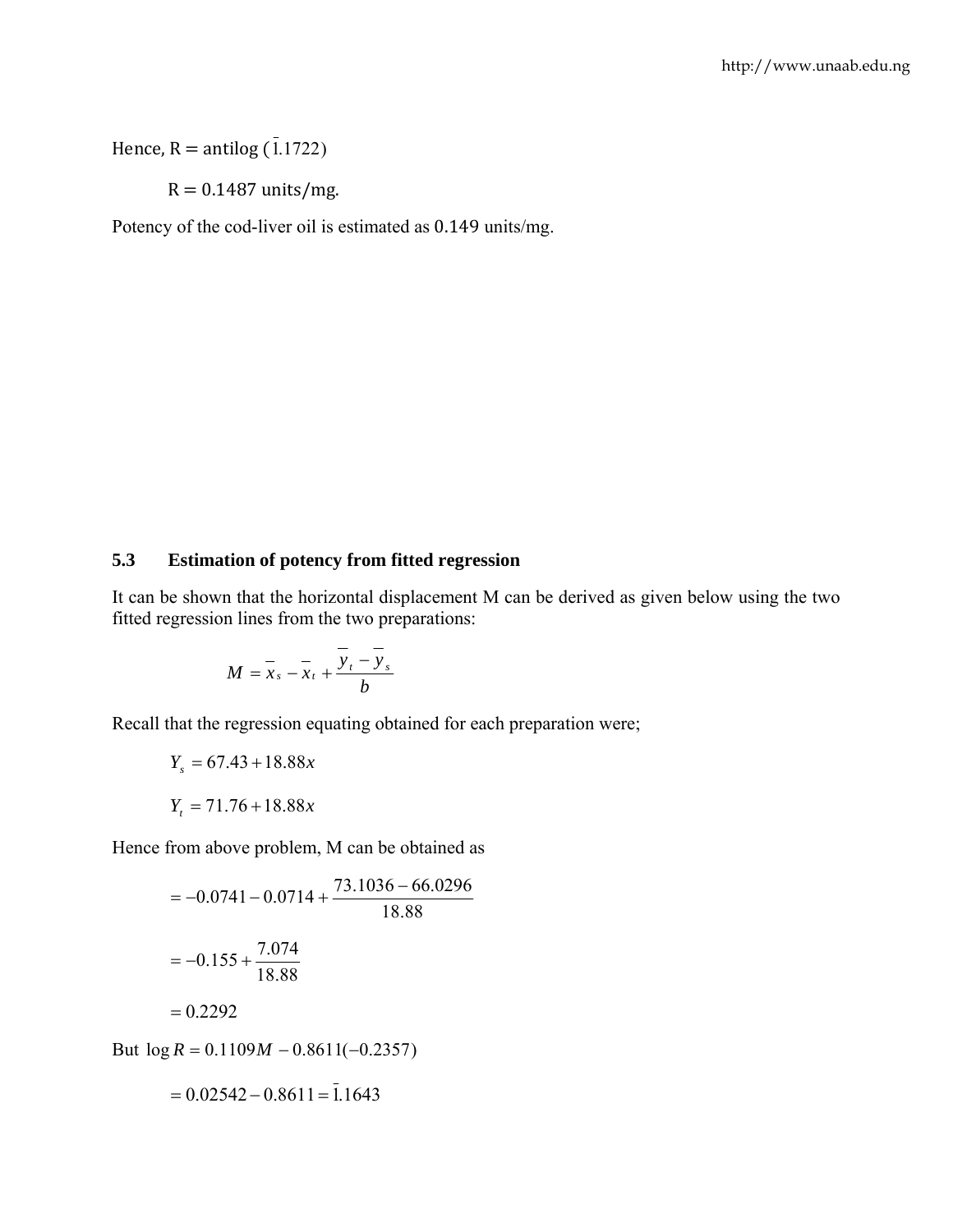#### $\Rightarrow$  *R* = 0.1460

which is comparable with the graphical estimate of 0.149.

### **6.0 Fieller's Theorem**

Recall that the relative log potency is given as

$$
M = x_s - x_s + \frac{x_1 - x_s}{h}
$$

Where  $\bar{x}_s - \bar{x}_s$  is a constant determined by the choice of doses and number of subjects in each preparation.

Suppose that  $\alpha$ ,  $\beta$  are two parameters and let  $\mu = \alpha / \beta$ . Also suppose that a, b are unbiased estimates of  $\alpha, \beta$ , i.e.  $\Sigma(\alpha) = \alpha$  and  $\Sigma(b) = \beta$ . The estimated variances of a, b and their covariance are expressed as  $\mathbb{S}^2 V_{11} \mathbb{S}^2 V_{22}$  and  $\mathbb{S}^2 V_{12}$  respectively.

e.g. if 
$$
a = \bar{X}_t V(a) = V(\bar{x}) = S^2(1/n)
$$
  
if  $b = \text{regression coseficient}, V(b) = \frac{S^2}{S_{XX}}$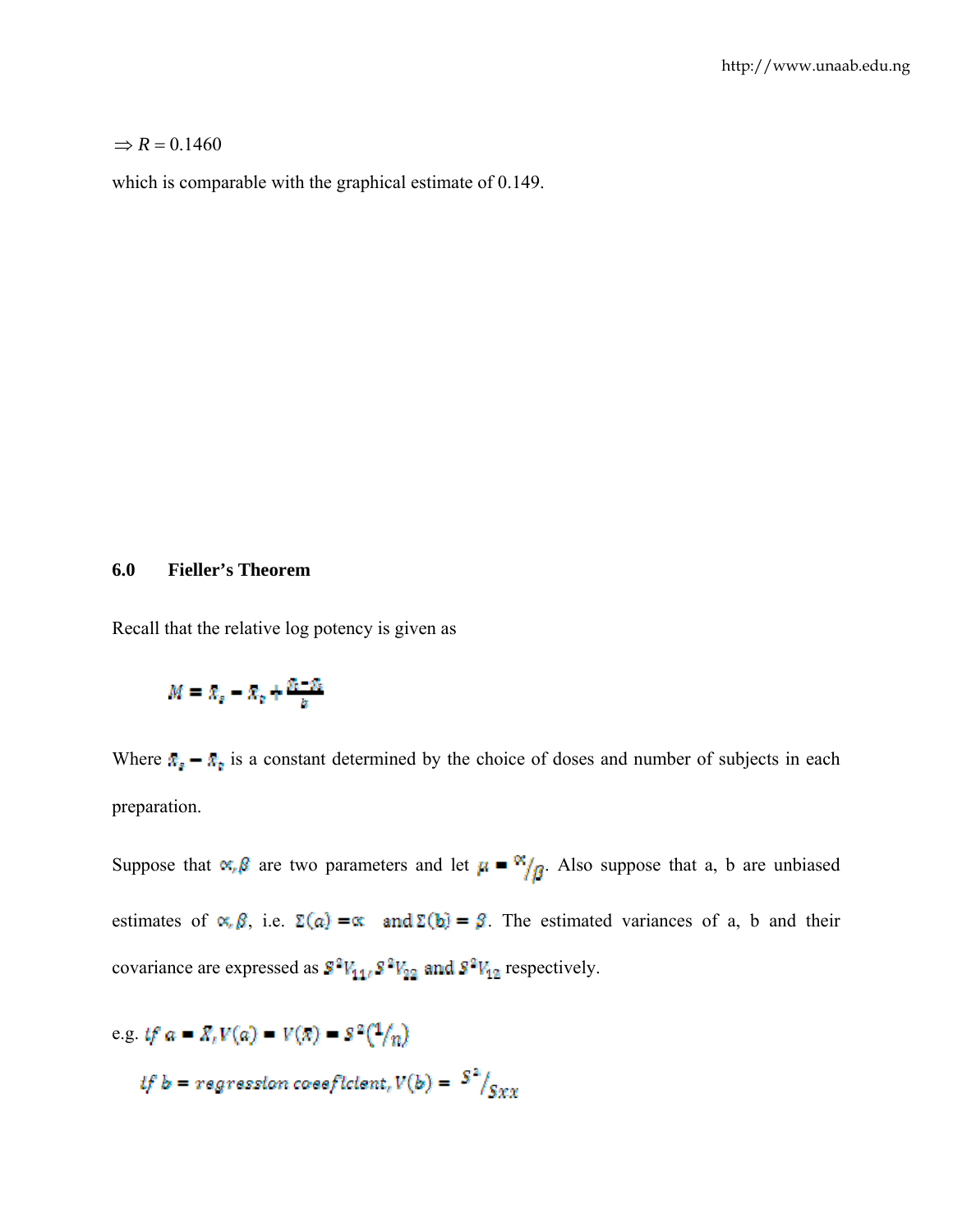If  $W = \frac{a}{b}$  is the estimate of  $\mu$ , then Fieller's theorem states that upper and lower limits of  $\mu$  are

$$
W_{k_1}W_{V} = \left[W - \frac{V_{12}}{V_{22}} \pm \frac{t_s}{b} \left\{V_{11} - 2W_2 - g\left(V_{11} - \frac{V_{12}}{V_{22}}\right)\right\}/(1 - g) + V_{22}\right]
$$

where  $g = \frac{t^2 s^2 v_{xx}}{b^2}$  and it is the t-deviate with degrees of freedom, from t-table.

Note that when *b* is large relative to its standard error *g* will be small and if it can be neglected, *(g<.05)* then the above limits become

$$
M_{1i} M_V = M \pm t_s (v_{11} - 2MV_{12} + m^2 v_{22})^{1/2}/6
$$

Furthermore, if the a and b can be assumed in ,  $\Rightarrow cor(a,b) = V_{12} = 0$ , then the limits become

$$
M_{L}M_{V} = M \pm t_s (v_{11} + w_2 v_{22})^{1/2}/h
$$

(which is the same as the earlier result used for R i.e.  $M_{\Delta t} M_V = M \pm \frac{E_8}{\delta} \left( \frac{1}{N_2} + \frac{R^2}{N_3} \right) \frac{1}{2}$ 

with 
$$
R = \frac{R_0}{R_0}
$$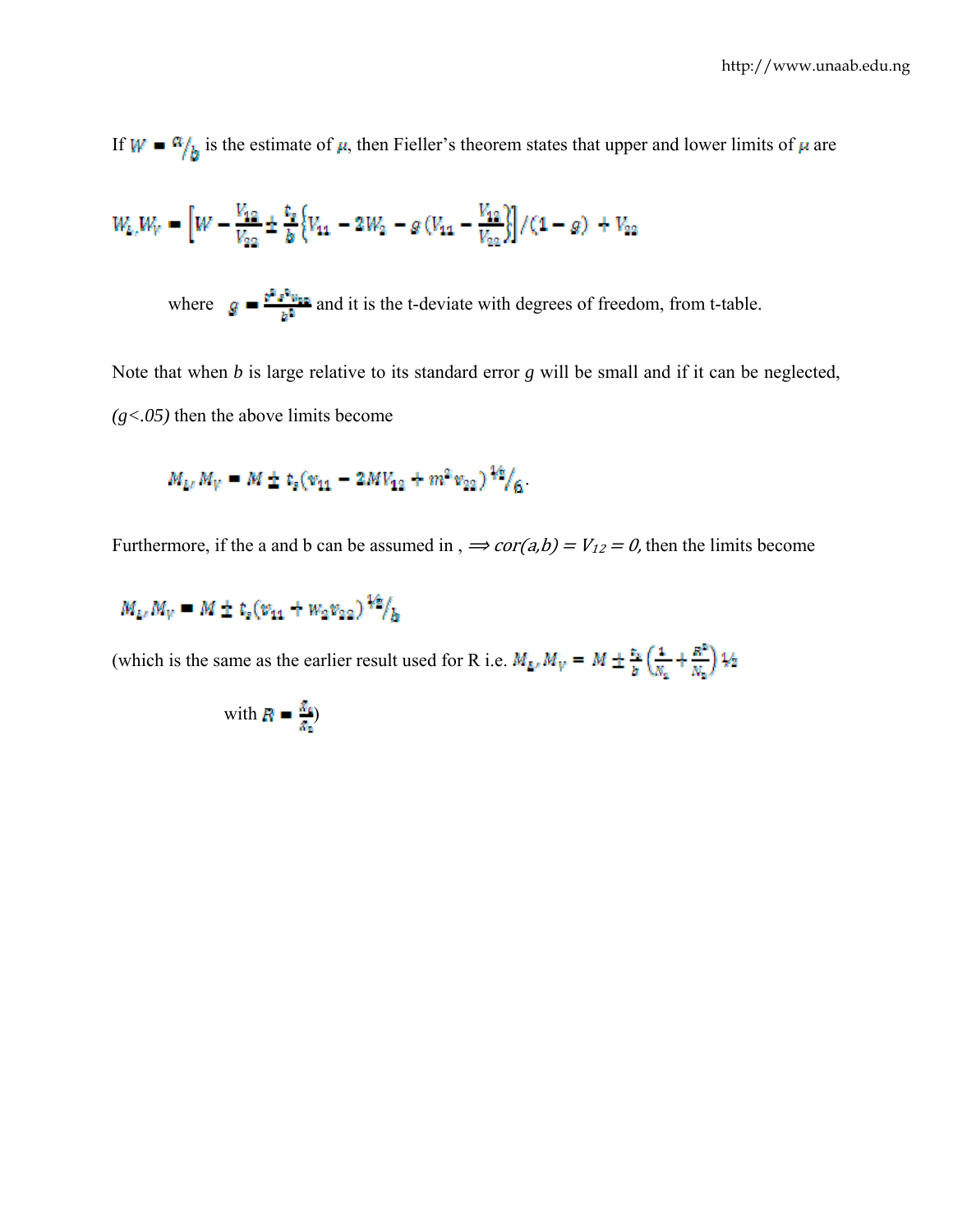#### **7.0 Calibration Curves**

Calibration is a statistical method or procedure that deals with the following procedures:

- 1) Evaluating the performance of individuals which can be used to predict the probability that an event of interest will occur in a specified period in the future, for example weather forcast.
- 2) Estimating the equation (assumed to be linear) for calibrating observations and hence; the precision of a number of measuring instruments on the basis of observations.
- 3) Assessing the relative calibrations and relating accuracies of a set of P instruments  $(P>1)$ , each designed to measure the same characteristics on a group of individuals. The form of the calibration curve is given as

 $Y - m(a, b)$ , i.e.  $Y - \mathcal{R} + \beta x$ 

For P instruments where

(1)  $\mathfrak{R} = (\mathcal{R}_1 + \mathcal{R}_2 + \cdots + \mathcal{R}_n)/P$ 

 $\hat{\beta} = (\hat{\beta}_1 + \hat{\beta}_2 + \cdots + \hat{\beta}_n)/P$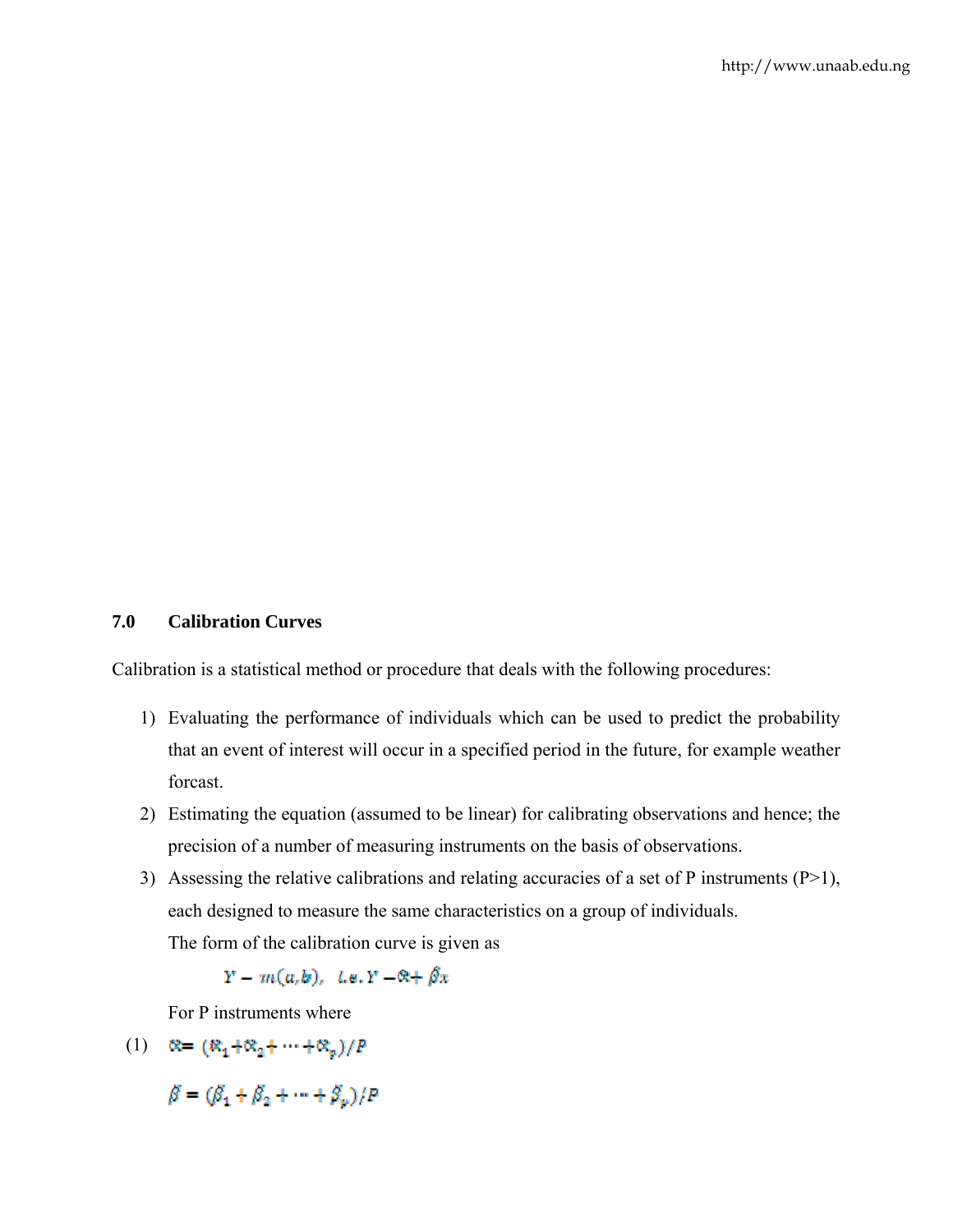(2) The mean  $\overline{Y}$  for the P calibrated instruments is given by

 $\overline{Y} = \frac{r_1 + r_2 + r_3}{p}$  and has a confidence interval  $\overline{Y} \pm t(v, \infty) S_n S_y$  where  $t(v, \infty)$  is the value of the t-distribution with  $v = (n_1 + n_2 + \cdots + n_p - P)$  dif. and  $\alpha$  is the significance level.

**Example:** The Federal Medical Centre has just acquired the new sets of instruments for measuring blood pressure. They are developed by different companies but considered more portable, easier to operate and cheaper in terms of cost compared to the others in use. Regarding the one currently in use as a standard instrument, the systolis blood pressure readings using the three instruments were obtained as follows:

| $\mathbf{X}^2$ | $\mathbf X$ | $\mathbf{Y}_1$ | $\mathbf{Y}_2$ | ${Y_2}^2$ | ${Y_1}^2$ | $XY_1$ | $XY_2$ |
|----------------|-------------|----------------|----------------|-----------|-----------|--------|--------|
|                | (mmHg)      |                |                |           |           |        |        |
| 16129          | 127         | 131            | 129            | 16641     | 17161     | 16637  | 16383  |
| 20164          | 142         | 143            | 144            | 20736     | 20449     | 20306  | 20448  |
| 19044          | 138         | 140            | 140            | 19600     | 19600     | 19320  | 19320  |
| 19881          | 141         | 141            | 142            | 20164     | 19881     | 19881  | 20022  |
| 18769          | 137         | 139            | 138            | 19044     | 19321     | 19043  | 18906  |
| 14884          | 122         | 121            | 122            | 14884     | 14641     | 14762  | 14884  |
| 21316          | 146         | 146            | 144            | 20736     | 21316     | 21316  | 21024  |
| 24649          | 157         | 159            | 157            | 24649     | 25281     | 24963  | 24649  |
| 17689          | 133         | 135            | 135            | 18225     | 18225     | 17955  | 19755  |
| 22201          | 149         | 151            | 151            | 22801     | 22801     | 22499  | 22499  |
| 194726         | 1392        | 1406           | 1402           | 197480    | 198676    | 196682 | 196090 |